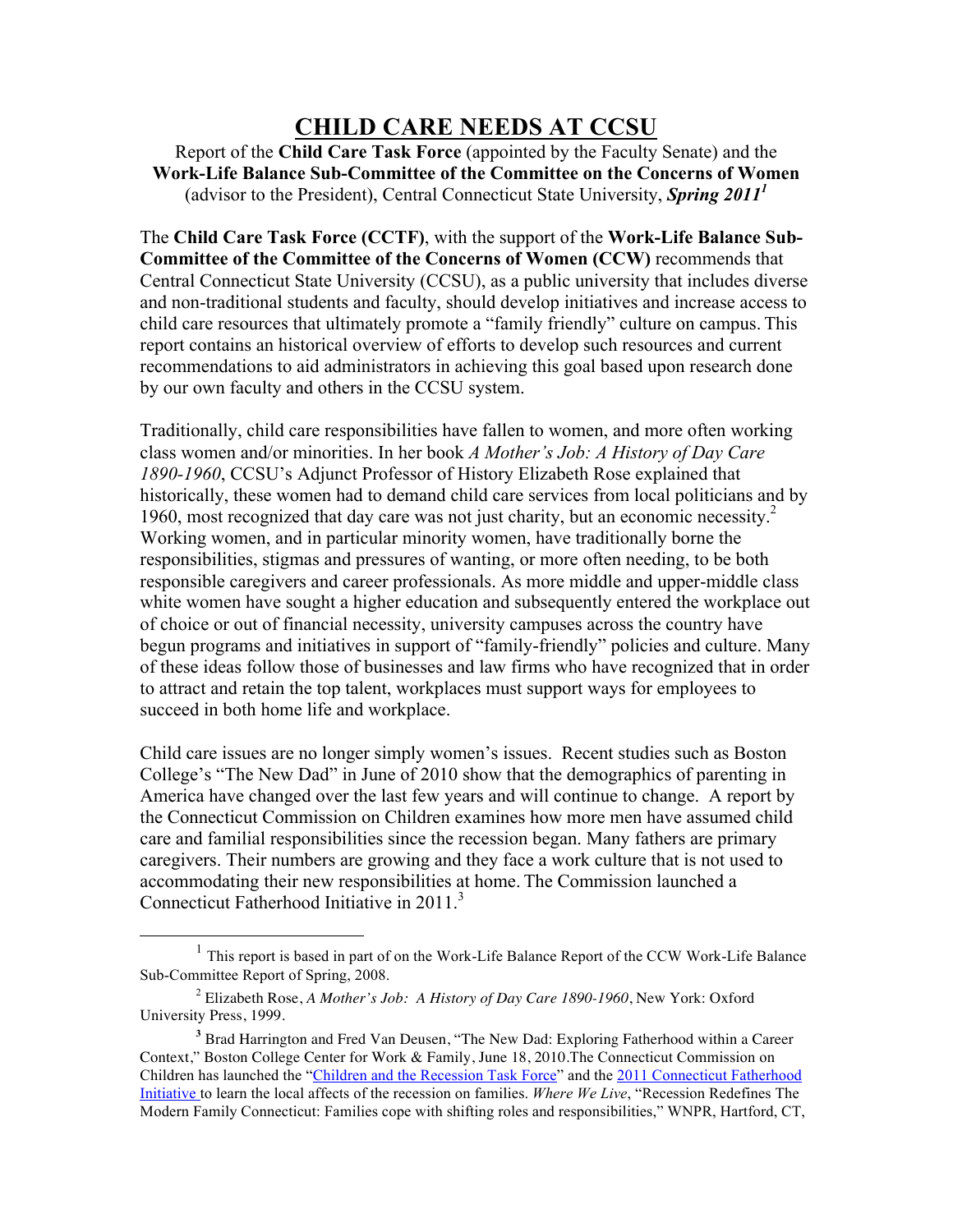The "work-life balance," also known as the "work-family," movement has been growing for over a decade and the issues have only become more critical and relevant since the 2008 economic recession began shifting traditional familial structures and responsibilities for families of all racial, ethnic, and socio-economic backgrounds. Further, according to the U.S. Department of Education, nearly a quarter of all undergraduate students in 2008 were the primary caregivers of dependent children.<sup>4</sup> A new 2011 report reveals that just over half of those primary caregivers are low-income students and that women, African American and Latino students are disproportionately represented in this population.<sup>5</sup> The authors conclude that to address the unique needs of primary caregivers on college campuses, governmental and educational institutions must commit to providing resources, the most significant being investing in child care for parents, particularly minority students.

In the fall of 2007, CCSU's CCW began reviewing the issue of work-life balance and creating a family-friendly campus community. CCW found that several universities have coordinated their efforts through the College and University Work Family Association (CUWFA) which maintains an active website and listserv and holds an annual national conference each year. The association provides advice and support for Work-Life initiatives at institutions of higher learning. <sup>6</sup> With financial support provided by CCW and the AAUP, CCSU is now an institutional member of this organization. In the Fall of 2009, in response to CCW's efforts and their Work-Life Balance Sub-Committee Report of Spring, 2008, Faculty Senate President Candace Barrington appointed a universitywide CCTF to take advantage of staff and faculty who could provide useful insights regarding campus child care needs and planning. She tasked the committee to identify needs, options, and obstacles, as well as locate funding sources outside of the campus budget to support child care-related ideas and initiatives.

# **Why Family-Friendly Policies and Child Care at CCSU?**

Currently, we do not know exactly how many faculty, staff or students on CCSU's campus are primary caregivers for young children because until recently none of the surveys administrated or collected by CCSU's Office of Institutional Research and Assessment contain specific variables that allow us to identify this population. However, individuals on campus who have expressed interest in these issues have administered two independent surveys during the past four years. Results from these surveys revealed both need and support for extending child care resources on CCSU's campus.

March 15, 2011; Representatives Karen Jarmoc and Diana Urban, Children and the Recession Task Force Co‐chairs, "First Quarterly Report of House Speaker Christopher Donovan's Task Force on Children in the Recession, Connecticut State Assembly, January 2010.

<sup>4</sup> U.S. Department of Education, *National Postsecondary Student Aid Survey* (Washington, DC: National Center for Educational Statistics), 2009. Available: http://nces.ed.gov/NPSAS (March 28, 2010).

<sup>5</sup> Miller, Kevin Ph.D., Barbara Gault, Ph.D., and Abby Thorman. **"**Improving Child Care Access to Promote Postsecondary Success Among Low-Income Parents," (March 2011).

<sup>&</sup>lt;sup>6</sup> Universities have most often discussed policies that allow faculty to stop or extend the tenure clock, come back to work part-time, modify job duties, take leave, or negotiate academic appointments for spouses or partners at hiring.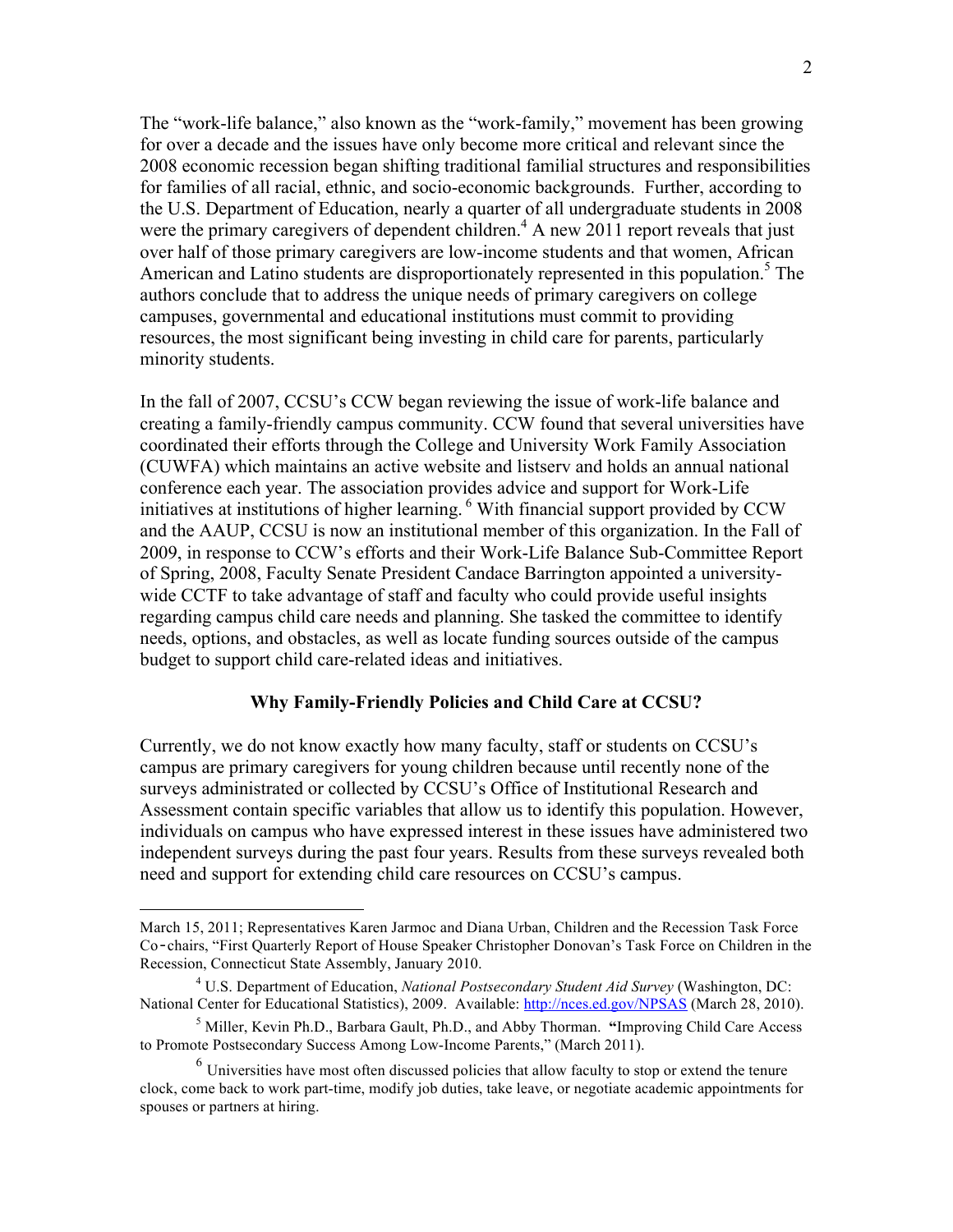In Fall 2007, the CCW WLB sub-committee's Beth Merenstein (Sociology) conducted a campus-wide survey to gauge interest in and need for child care services on campus among staff, faculty, and students. She received a significant response to this survey, with 486 faculty, staff and students participating. According to the results of this survey:

> 48% of all respondents (students, staff, faculty) say they have missed an oncampus event or class due to lack of child care

 64% say they would be interested in using short term and/or immediate child care if it were available on campus

 80% say they know people on campus who could use an on-campus child care service

96% think on-campus, short-term child care is a good idea

93% think creating on-campus, short-term child care is important

Three years later, with a grant from CCSU's Office of Diversity, Fiona Pearson (Sociology), Jason Jones (English and AAUP-CCSU President), and Candace Barrington (English and Faculty Senate President) conducted a survey of child care needs on campus, specifically examining students' perspectives. A total of 344 students responded to the survey, which was posted on CCSU's Central Pipeline from April  $26<sup>th</sup>$  through May  $21<sup>st</sup>$ , 2010. CCSU students without children answered 13 questions that focused on demographic characteristics and their perceptions of CCSU's campus and child care resources. Students with children under the age of 14 answered an additional 12 questions regarding their current child care resources and needs. Below, we highlight excerpts from the report's key findings:

 83 % of all students surveyed responded that they "strongly agree" or "agree" that "Creating campus-based child care is important." Only six percent disagreed and none strongly disagreed.

 Women and students identifying as racial/ethnic minorities were disproportionately affected by these issues (see Table 1 below).

 65% of students with young children did not believe that CCSU supports the needs of students who are parents or guardians

 74 % of students with young children reported that they frequently or occasionally miss time from school or class due to their lack of child care.

 88 % of students with young children reported that they frequently or occasionally miss campus-based social events or public lectures as a result of lacking adequate child care.

 42 % of students reported that a lack of adequate child care has frequently or very frequently interfered with their academic success.

 58 % of students with young children have frequently or occasionally brought their children to campus due to a lack of child care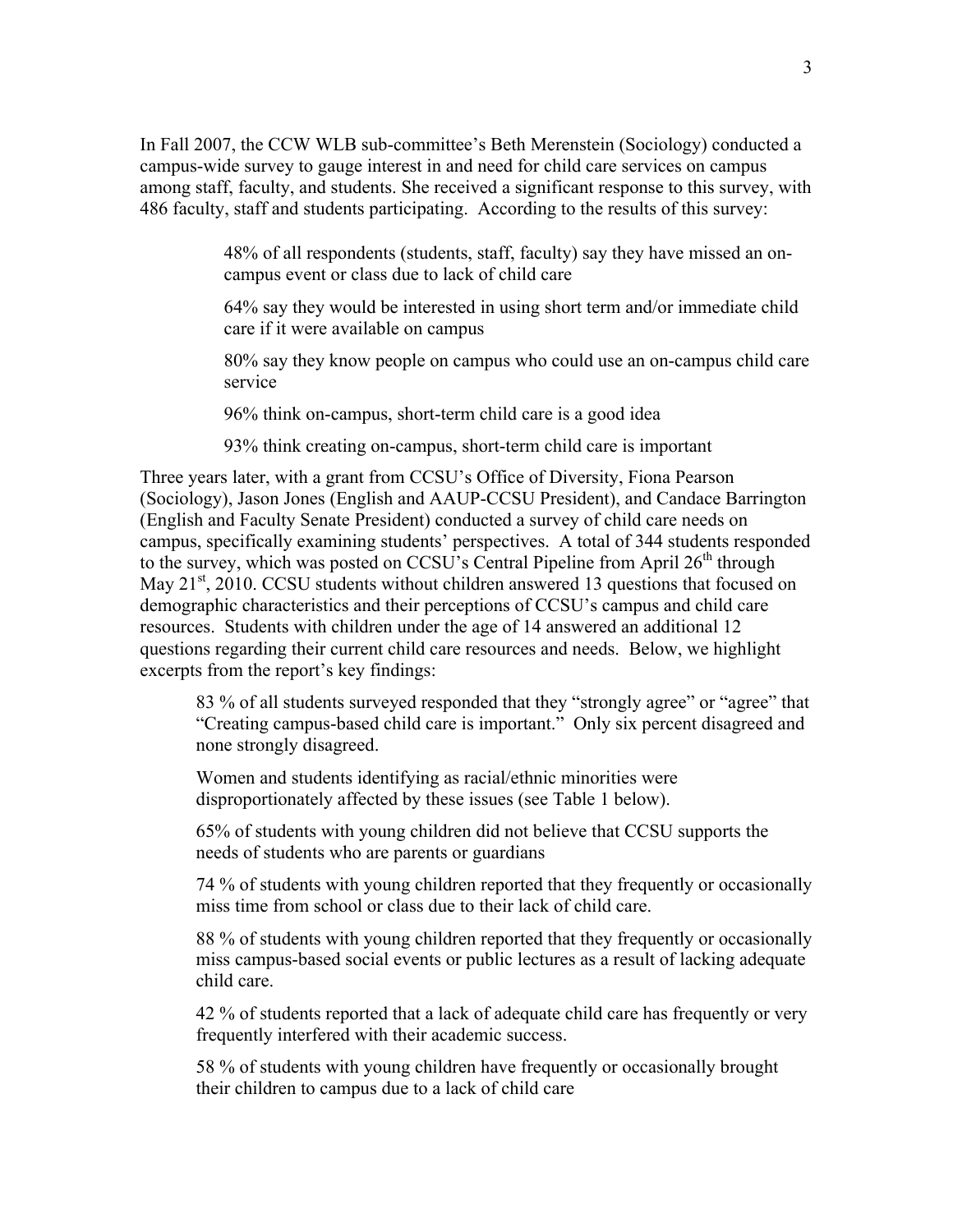| <b>Selected Demographic</b><br><b>Characteristics</b> | <b>Child Care</b><br><b>Survey</b><br><b>All Students</b><br>$N = 344$ | <b>Child Care</b><br><b>Survey</b><br><b>Student Parents</b><br>$N = 58$ | <b>CCSU</b> - Spring<br>2010<br><b>All Students</b><br>$N = 12,141$ |
|-------------------------------------------------------|------------------------------------------------------------------------|--------------------------------------------------------------------------|---------------------------------------------------------------------|
| Women                                                 | 70%                                                                    | 74%                                                                      | 53%                                                                 |
| <b>Hispanic or Latino</b>                             | 8%                                                                     | 18%                                                                      | 7%                                                                  |
| <b>Black or African</b><br>American                   | 9%                                                                     | 23%                                                                      | 8%                                                                  |
| Asian                                                 | 8%                                                                     | 6%                                                                       | 3%                                                                  |
| American Indian or<br><b>Alaska Native</b>            | 1%                                                                     | 0%                                                                       | Less than 1%                                                        |
| White                                                 | 73%                                                                    | 55%                                                                      | 74%                                                                 |

**Table 1: Child Care Survey 2010 – Gender and Racial/Ethnic Comparison**

Note: Due to rounding, columns may not total 100 percent. Additionally, percents reflect totals for respondents who answered the questions. Information regarding missing data can be provided upon request.

Source: Pearson, A. Fiona, Jason B. Jones and Candace Barrington. 2010. Student Child Care Survey, CCSU: Summary Report.

In the qualitative segment of the survey, students listed a number of ways that students with or without children could benefit from expanding child care resources on campus. Offering increased levels of reasonably-priced or free child care could:

Provide a means of employment for students.

 Provide training opportunities for student interns interested in childhood development or education.

Allow student parents to attend classes.

Allow student parents to join clubs and attend campus-based cultural events.

A lack of child care resources was clearly perceived by all students and attending to such a need would result in improving not only students' perceptions but their experiences on CCSU's campus. Together, the results from these surveys reveal that CCSU does not currently meet the child care needs of faculty, staff and students. The authors further suggested that providing reasonably priced or free child care could also alleviate stressors that disproportionately affect women and racial/ethnic minorities. These stressors affect both student parents' academic achievement and their ability to complete their degrees. If, as indicated above, CCSU is truly committed to the enhancement of diversity on campus, as well as the recruitment, retention, and graduation of underrepresented populations, then students, faculty and staff with children comprise one such population. Junior faculty members are faced with the pressing demands of meeting the tenure clock while often simultaneously trying to manage child care. For a variety of reasons including pregnancy, breastfeeding and social tradition—women disproportionately bear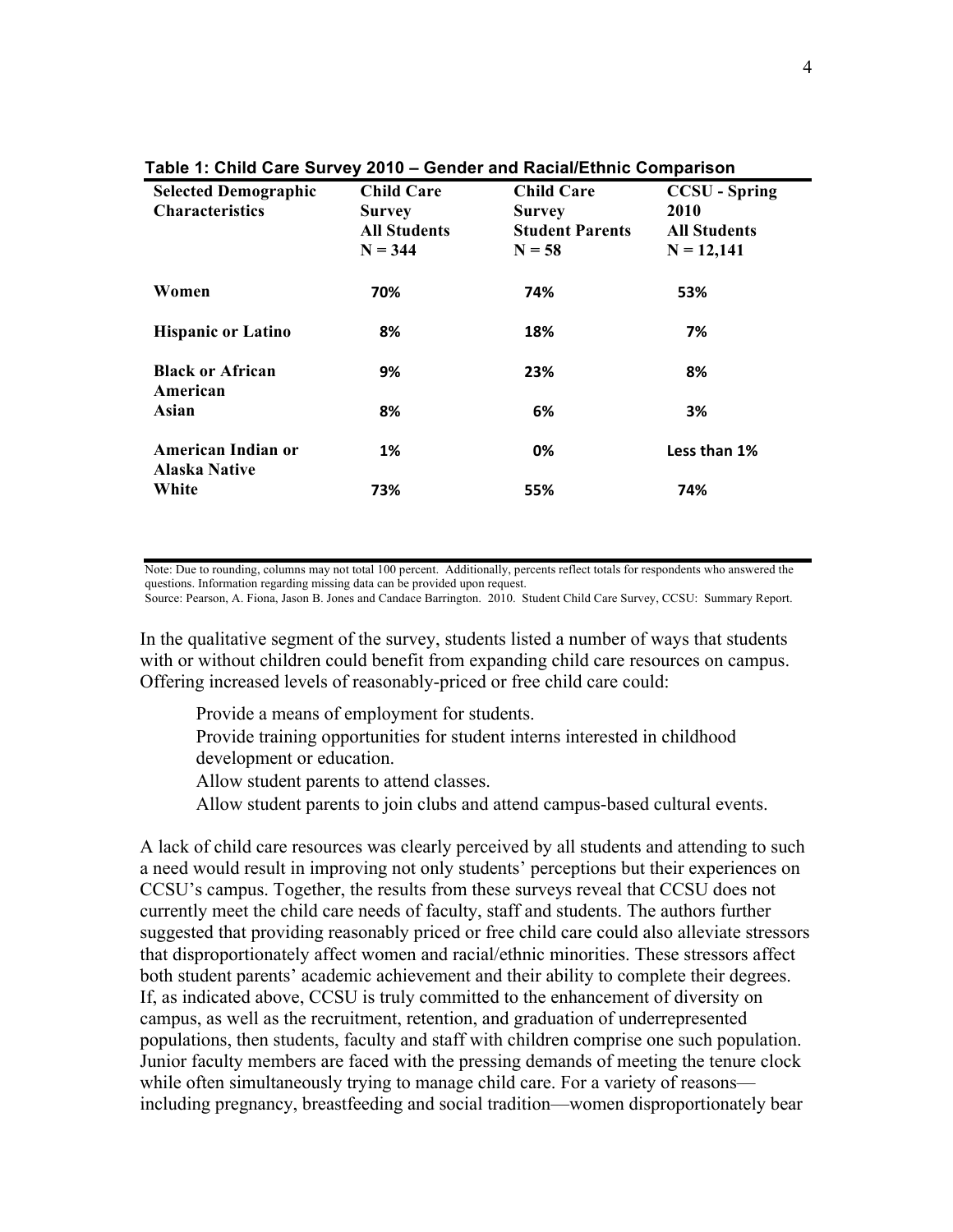responsibility for attending to the needs of young children. Furthermore, students with young children are clearly at a disadvantage as they pursue their college degrees. Not al students need, wants, or can afford full-time care. Out of necessity, they bring their children to facilities not meant to accommodate young children such as the Student Center. These student parents also miss out on participating in and attending campusbased events in the evening or on weekends and therefore feeling like a part of the larger campus community. The most essential family-friendly policies on a campus are those that support the child care needs of parents, whether faculty, staff, or students. The research cited above clearly reveals a desire *and* need for expanded child care resources for each of these groups. In the following section, we describe how CCSU has addressed those needs in the past.

### **History of Child Care Resources and Future Child Care Needs at CCSU**

Some form of preschool education at CCSU existed since the early 1970s, with the formation of the Early Childhood Learning Center, which served the early education and psychology departments, but not CCSU personnel. In 1987, the City University of New York (CUNY) System led the way in recognizing and supporting on-campus child care programs as essential to supporting the education mission of its institutions. Aware of these trends in academia, that same year on March 26, the CSU Board of Trustees passed a resolution authorizing CCSU to establish a non-instructional child care center *in addition* to the Early Childhood Learning Center due to a high volume of student requests for such services.

In October 1988, CCSU commissioned a report entitled "University Child Care/ Family Life Center" by Patricia M. Genova the Assistant Vice President of the Child Development Center at Newington Children's Hospital. The report proposed that the campus provide several forms of child care for children of varying age groups, but also included information for using the Early Childhood Learning Center for family services (parenting classes) and as a training ground for students of child development and education. The proposal did not address student and faculty child care needs on campus.<sup>7</sup> Under the threat of funding cuts and based upon a recommendation by CCW's Family Life Sub-Committee, members of the College of Continuing Education, Career Services, School of Business, Facilities filed incorporation papers for the Early Learning Program, Inc. (ELP) as a private, non-profit, tax-exempt organization on March 24, 1993. The ELP would be located at the Judith Ward Center on Wells Street. While Human Resources was not involved, documents from the time indicate that justification included targeting, recruiting, and retaining junior faculty with a child care program that worked with the academic calendar and schedules of CCSU personnel. The ELP hired its first teachers, Terry Verillo and Denise Richards. The ELP Board hired Catherine Pezze as the first fulltime Director in 1997.<sup>8</sup> While 35 surveys conducted just prior to incorporation revealed a need for care of children under the age of two, we do not have evidence of a

 $<sup>7</sup>$  Patricia M. Genova, Assistant Vice President, Child Development Center, Newington Children's</sup> Hospital, "University Child Care/ Family Life Center, October 1988," History Files, Early Learning Program; Elizabeth Hicks, E-mail correspondence, May 9, 2011.

<sup>&</sup>lt;sup>8</sup> Peggy Schuberth to Catherine Pezze, August 23, 1997.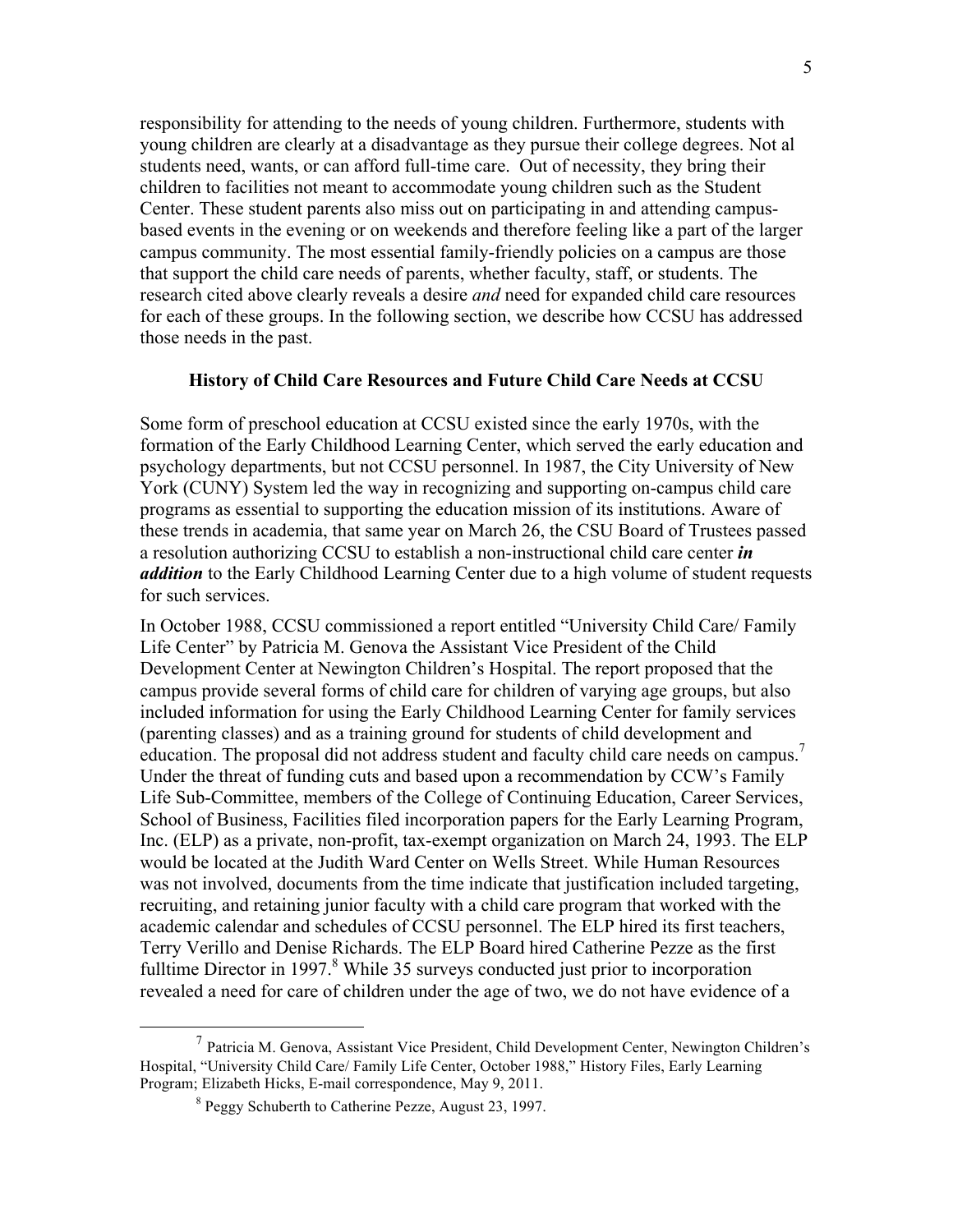non–instructional day care center being established on campus. However, a *preschool*, allowing only children aged 3-5, was located at the current site of Welte Garage. The Department of Social Work Department and the Psychology Department used the center for observations and their faculty served on the board. The stated purpose of the ELP was outlined in their mission statement of the time:

The Early Learning Program, Inc. exists for the developmentally appropriate education and enrichment of children of faculty, staff, and students of Central Connecticut State University. The program may serve as an academic resource for the study of young children. Children from the surrounding community may be served on a space-available basis.<sup>9</sup>

CCSU's Vice President for Academic Affairs held the ELP's license for reasons that were "both symbolic of our collaborative relationship and practical as state agencies are held to a different standard than private ones."<sup>10</sup> Under a cooperative agreement with the University, the ELP did not pay rent.<sup>11</sup>

The construction of Welte Garage at the ELP site mandated its displacement. About the same time, the School of Education dropped its Early Childhood Education program. Citing lack of space on campus, a 2001 memo from then CCSU President, Richard Judd, recognized the acquisition of property at 1285 East Street in New Britain, about a mile from campus, with plans to move the ELP in the Fall of 2002. In a meeting with the Faculty Senate, Judd indicated that the ELP could not accommodate any more children and expressed his hope that a private sector operator might step in to accommodate campus child care needs. However, then ELP President Elizabeth Hicks (CCSU Administrative Faculty), attested that they had thoroughly investigated that possibility prior to ELP's incorporation and no private companies found the university's needs "lucrative enough." She also explained that the ELP connected faculty, staff, and students into a campus "sub-community" that benefitted everyone. In a memo, President Judd referenced that he had requested the creation of a day care center in addition to the early educational services provided by the ELP in CCSU's 2000 Master Plan. He claimed that during his tenure, he, the Dean, and the faculty of the School of Education wished to establish BOTH a day care and an Early Childhood Program but ran into opposition (he does not explain the nature of the opposition). Then ELP Board President Matthew Warshauer (History) urged President Judd to keep the ELP visible on CCSU's campus, but Judd claimed that a lack of physical space was an issue.<sup>12</sup> The ELP temporarily moved to Memorial Hall in September of 2002 before moving to its current East Street location.

 $\frac{1}{9}$  By-Laws, "ELP History" file, Early Learning Program; E-mail Correspondence, Elizabeth Hicks May 9, 2011.

<sup>&</sup>lt;sup>10</sup> E-mail Correspondence, Elizabeth Hicks to Richard Judd, July 14, 2000.

<sup>&</sup>lt;sup>11</sup> E-mail, Peggy Schuberth to Catherine Pezze, December 3, 2001.

<sup>&</sup>lt;sup>12</sup> Minutes, Faculty Senate, November 5, 2001; Dallas K. Beal, President, CSU Board of Trustees, "Resolution Concerning the Establishment of Child Care Center at Central Connecticut State University," March 6, 1987; Dallas K. Beal, President, CSU Board of Trustees, "Resolution Concerning Establishment of an Early Childhood Learning Center at Central Connecticut State University," March 6, 1987; Richard L. Judd to Faculty of the Division of Elementary ad Early Childhood, January 19, 2001; E-mail Correspondence, Elizabeth Hicks to John Mitrano, et. Al December 4, 2007.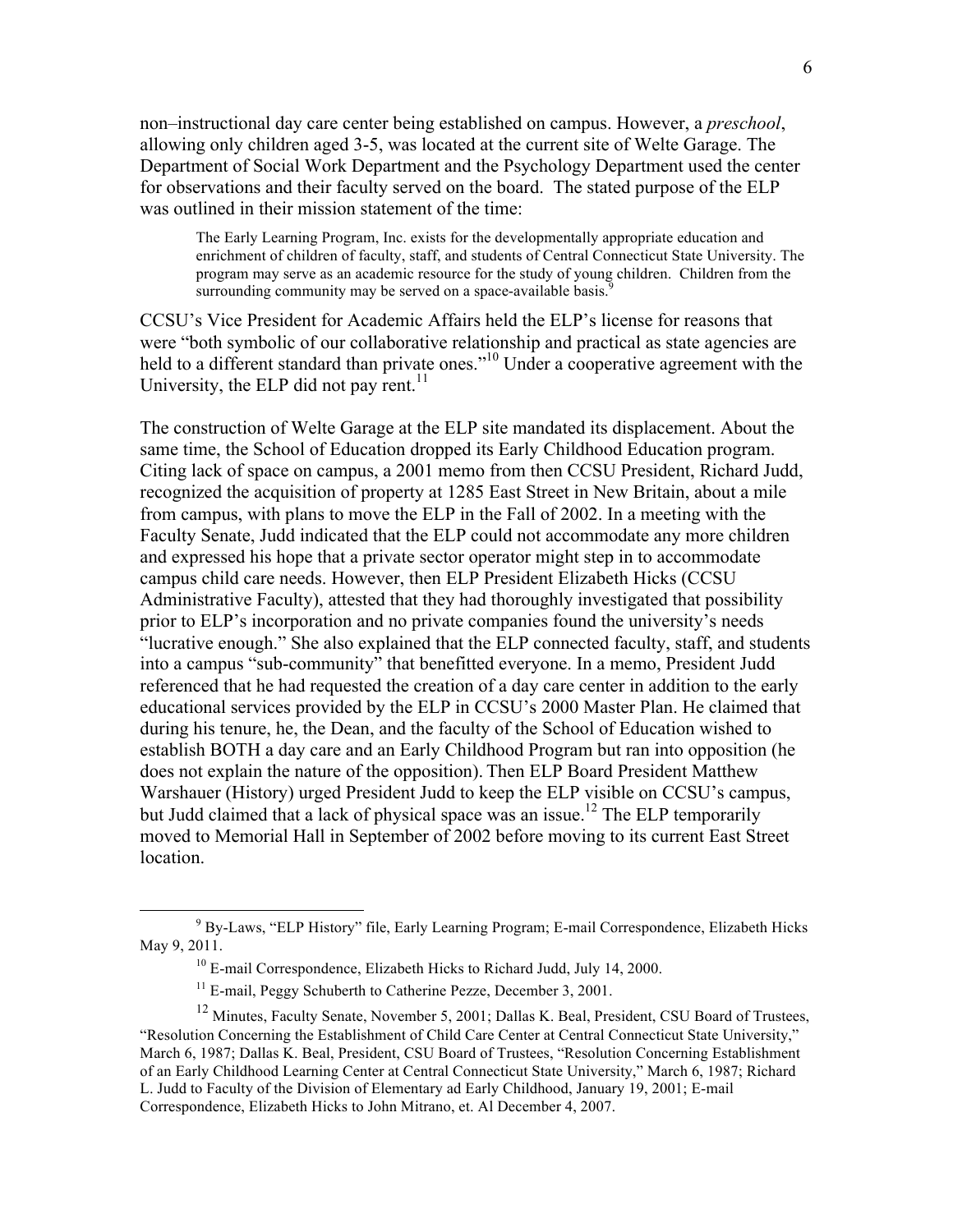In spite of what seemed like the CCSU's stated commitment to the ELP, without an associated academic program and likely due to the physical distance of the ELP's location from the main campus, little attention was paid to child care needs at CCSU over the next several years. The ELP survived and thrived through the leadership efforts of CCSU staff like Sherry Pesino (ELP President from 2006-2010), under whom the ELP hired its present Director Talhaht Mannan in 2007. Under Mannan's and Pesino's direction, the ELP coordinated more intensively with the New Britain community, participating in the Connecticut Department of Education and Department of Social Services' School Readiness Program, which subsidizes **pre-school education** programs serving low-income students. As a result of participating in this program, the ELP coordinates with multiple community agencies, including New Britain's Boys and Girls' Club, the Prudence Crandall Center and the New Britain Public Library. The ELP's most important achievement was realized in the fall of 2009, when it earned accreditation from the National Association for the Education of Young Children (NAEYC). Maintaining accreditation ensures that the ELP continually meets NAEYC's strict guidelines and emphasis on high quality curriculum and support for the continued education of teachers and directors. The ELP's recent accomplishments have resulted in increasing its academic and fiscal strength; however, due to practical matters of funding through state grants, the ELP has redirected its focus on serving the needs of the New Britain community. Further, because the ELP is not officially connected with any academic program or department on CCSU's campus, the ELP does not qualify for additional state grants allowing for the construction of Lab Schools, such as the facility constructed at Eastern Connecticut State University. Students from various academic departments including Psychology, Nursing, and Physical Education—and from various CCSU programs—including Residence Life—have benefited from conducting programs or conducting observations at the ELP. It is clear that CCSU's students benefit from visiting the ELP, but without a CCSU academic or program sponsor, the ELP cannot grow to address the child care needs highlighted in the surveys cited above.

Thus, CCSU does not currently provide adequate support for the breadth of its child care needs as it provides *no day care* or drop-in care services. Rather, CCSU is affiliated with a *pre-school* facility, the ELP, but that facility cannot accommodate all who need child care services. As stated above, it is located a mile away from campus and CCSU staff incorporated it as a pre-school program for 3-5 year old children only due to the restrictions of the physical facility on campus at the time. The current facility's licensing agreements limit it to twenty-six children in accordance with the current size of the facility. The existence of this facility, and widespread misunderstandings about its relationship to the campus, has served as a primary obstacle in pursuing *further* child care needs because there is a *perception* that CCSU has comprehensive child care. Moreover, there is no space *on* campus dedicated to child care or intended for children. CCSU's Women's Center supports child care issues, and has long served to support student mothers, but as the data above argues, the child care needs of  $21<sup>st</sup>$  century families not only extend beyond the responsibilities and resources of the Women's Center, but beyond women's issues to fathers as well.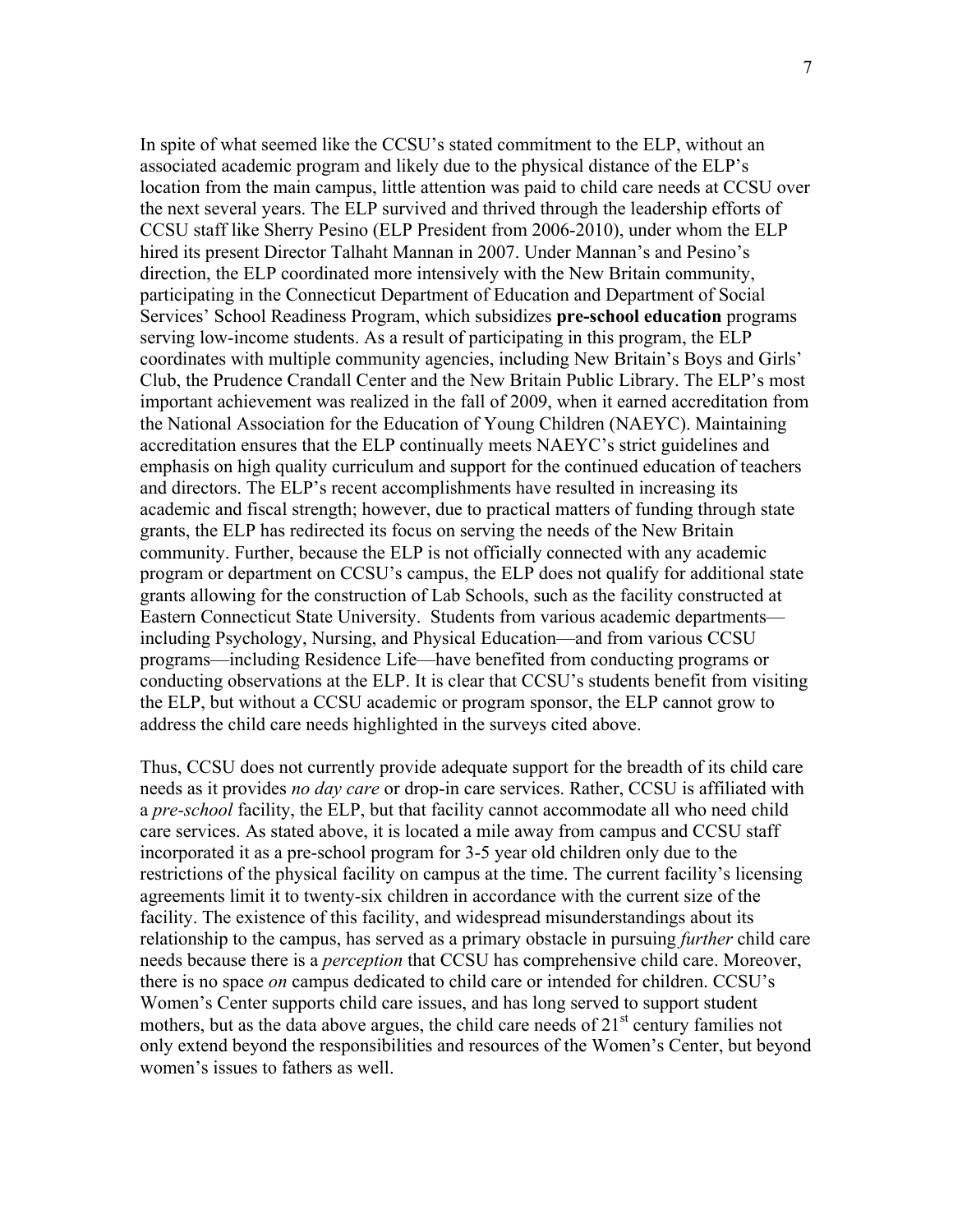### **Twenty-first Century Trends on Campuses State and Nationwide**

Since 2000, in recognition of major demographic shifts in work and child care responsibilities, a nationwide campus movement to accommodate families and child care needs on American college campuses, public and private, has only been growing (see bibliography). Academic schedules change from semester to semester and do not always coincide with the traditional workweek. The Women's Bureau of the US Department of Labor has been holding a series of discussions exploring workplace flexibility and has recognized the specific needs of university faculty and students. A forum specifically focused on educational institutions was held in Boston on May 4,  $2011$ <sup>13</sup>

Several universities across the socio-economic spectrum have coordinated their efforts through the College and University Work Family Association (CUWFA) which maintains an active website and listserv and holds an annual national conference each year. The association, along with several other resources and publications, essentially provides advice and support for Work-Life initiatives at institutions of higher learning.<sup>14</sup> Even campuses that do not have coordinated mandates when it comes to work-life issues have initiated some kind babysitting services and/or child care services for faculty and students with child care needs including Yale University, Williams College, Barnard College, MIT, and Trinity College. These schools cater to largely traditional students (18- 24 living in dormitories) who presumably have fewer child care needs than a public school of commuting students like CCSU. Each university has tailored their recommendations to the particular needs of their respective institutions. Most cite the issue as critical to maintaining a campus community, supporting faculty, retaining students, and enhancing community engagement. Yes, this list includes primarily elite, private universities. But Iowa State University has a multi-tiered "Child Care Administration Unit" housed in Human Resources. The University of Georgia initiated a similar review of their institutions in the last two years.

Considering our status as a *public* university and our student body demographics, we believe CSU campuses, which include far more commuter, part-time, economically disadvantaged, and all around non-traditional students than these other institutions, have an even greater need than many of these private institutions. 90% of CCSU's peer institutions have some kind of child care-related program, services, and/or policies (See Appendix). Additionally, universities across Connecticut have pursued family-friendly policies in the last several years.

> Yale University has hired a dedicated part-time employee to maintain and develop program consistent with work-life needs.<sup>15</sup>

<sup>&</sup>lt;sup>13</sup> United States Department of Labor, Women's Bureau, "National Dialogue on Workplace Flexibility," http://www.dol.gov/wb/media/natldialogue2.htm (accessed May 5, 2011).

 $\frac{14}{14}$  Universities have most often discussed policies that allow faculty to stop or extend the tenure clock, come back to work part-time, modify job duties, take leave, or negotiate academic appointments for spouses or partners at hiring.

<sup>&</sup>lt;sup>15</sup> Susan Abramson, Coordinator, WorkLife and Child care Programs, Human Resources, Office of Diversity and Inclusion, Yale University, New Haven, CT.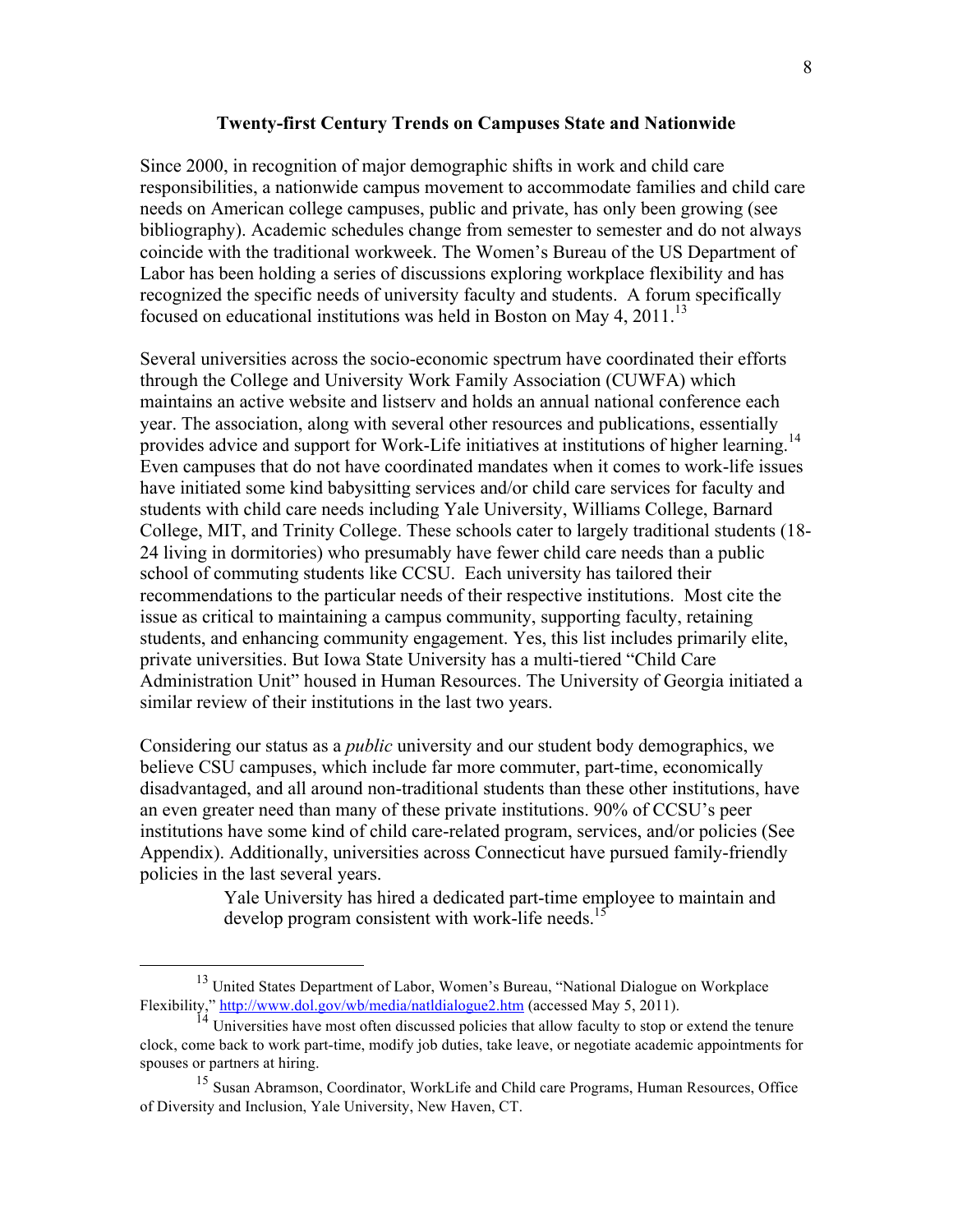The University of Connecticut in 2005 formed a committee to investigate child care and work-life balance issues on campus. The committee report made several recommendations that included a babysitting service with parttime or drop-in child care.

 Southern Connecticut State University (SCSU) reassigned time to work with Human Resources for the third semester this fall in order to bring SCSU closer to other universities with work-life balance policies and programs. This person, with the Director of the SCSU Women's Center, participates in a new University Work-Life Committee, and they serve on committees that are taking a closer look at child care and related issues.

 SCSU awards subsidy checks to student parents to help pay for child care. Eastern Connecticut State University (ECSU) expanded its child care center facility and created a model policy for maternity leave request in accordance with the AAUP contract.

The CSU system wants to attract and retain top talent in its faculty and its students and our campuses cannot afford to exclude families from the campus community. SCSU Professors Michele Vancour and William Sherman have conducted studies and written two reports examining the challenges that academic mothers with young children face on all four CSU campuses and plan research on the challenges for academic fathers.<sup>16</sup> At CCSU, Dr. Fiona Pearson (Sociology) has begun to research the problems and campus resources that student mothers encounter for completing post-secondary degrees, particularly when they are faced with choosing between their children and their education. The results thus far indicate that campuses with a child-friendly culture at minimum would ease many of the burdens facing CSU parents.

### **Institutional Support for Child Care Initiatives**

In support of CCSU's mission and purpose as an educational institution and CCSU's stated and demonstrated commitment to issues of retention and graduation, diversity, and community engagement, CCTF and CCW offer the following to indicate a broad supportive policy structure for child care services and other family-friendly policies on this campus:

1) CCSU's 2000 Master Plan calls for the "creation of a new Day Care facility with surrounding play area and landscaping."17 However, CCSU provides *no day care* of drop-in services as an institution because it has no facility or institution to accommodate children under age 3. Rather, CCSU is affiliated with a *pre-school* facility with a school-readiness curriculum, the ELP, but that facility cannot

 <sup>16</sup> Michele Vancour and William Sherman, Southern Connecticut State University, "Motherhood Ideology, Role Balance, and Health-Promoting Behaviors of Non-Tenured Academic Mothers," Final Report, 2003-2005; Michele Vancour and William Sherman, Southern Connecticut State University, "Academic Life Balance for Mothers: Pipeline or Pipe Dream?" Paper presented at the meeting of the Association for Research on Motherhood, Toronto, Ontario, October 2007).

<sup>&</sup>lt;sup>17</sup> Dober, Lidsky, Craig and Associates, Inc. "Central Connecticut State University: Campus Plan 1998-1999," 58.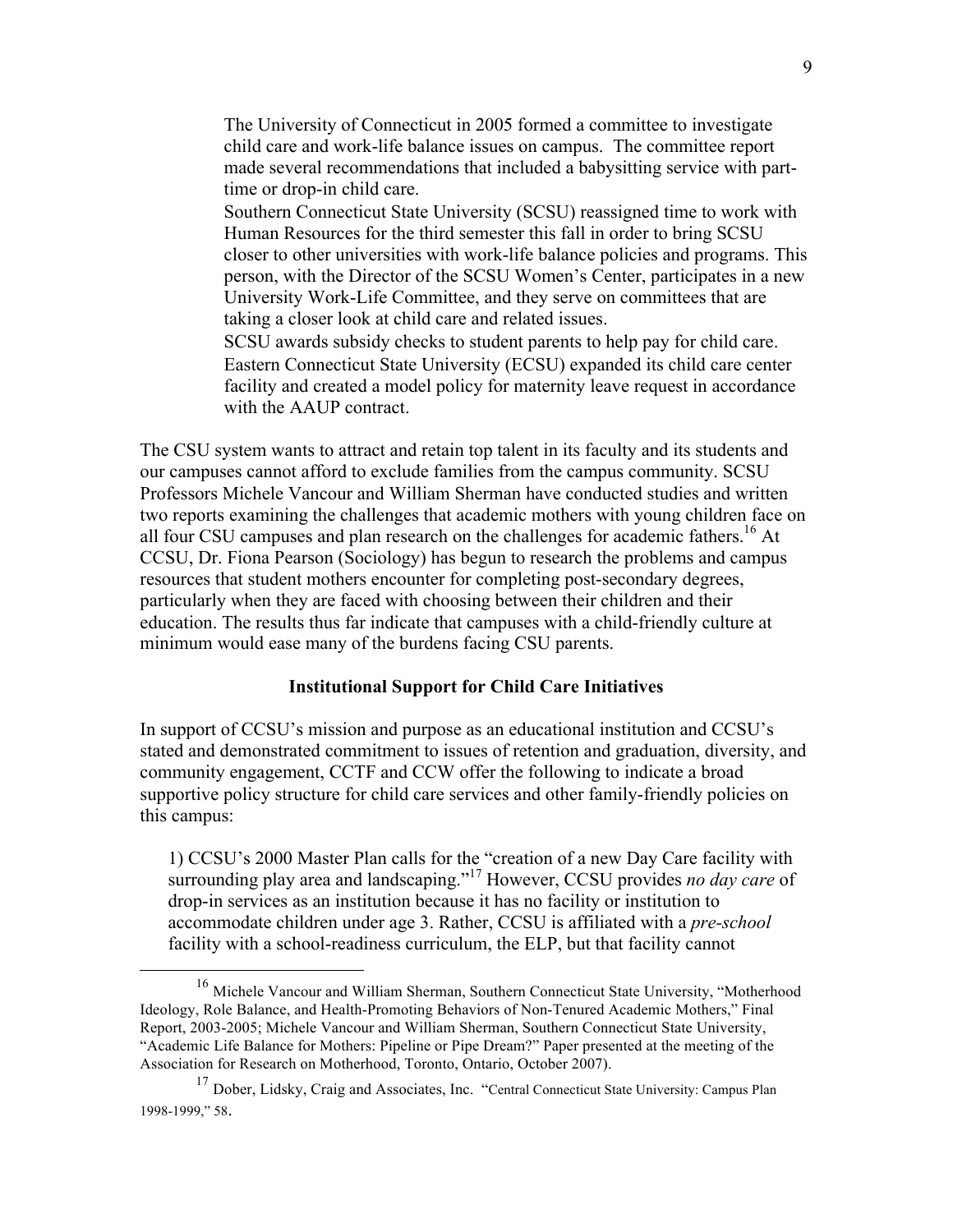accommodate all who need child care services on campus. CCSU staff originally incorporated the ELP as a pre-school program for 3-5 year old children only due to the restrictions of the physical facility on campus at the time.

2) A CSU Parental Leave Committee and "Committee-W" (the women's committee of the CSU-AAUP with representatives from all four campuses) have also started examining ways to make the CSU campuses "family-friendly." They have discussed expanding maternity leave options beyond the Family Medical Leave Act (FMLA). The proposed name for the initiative is "4 Campuses for Families," or **4C4F**.

3) Based upon a February 2008 report issued by the CCSU Retention and Graduation Council, chaired by Provost Carl Lovitt, one of the committee's recommendations for improving retention and graduation rates for part-time students would be to "offer day care and other services to address the needs of older/married students."

4) According to CCSU President Jack Miller's Executive Summary issued March 2008, a report from the AAUW stated that the university should "increase students' options by supporting high-quality child care in conjunction with other familyfriendly policies. For instance, provide child care for children of all ages for students." Under the issues of "Education," the President's Executive Summary also stated that the university should recognize "that families are a source of strength, a Family Advisory Council and family web-site are being discussed."

5) CCSU's 2008 Strategic Plan calls for the development of community engagement and cross-curricular initiatives and states that CCSU's programs and resources should address the following institutional goals: promote student learning (1), increase persistence, satisfaction and success rates for students (2) enhance and sustain faculty and staff satisfaction and success (4) promote a respect for diversity (5). Providing exemplary child care and family resources for our students and for members of the larger New Britain community would facilitate our fulfilling these goals.

### **CCTF and CCW Accomplishments Since 2008**

The Work-Life Balance Sub-Committee of CCW submitted the original version of this report in Spring of 2008. Since that time, with the help of CCTF, we have made progress in addressing child care issues on campus:

1. The work the Work-Life Balance Sub-Committee of CCW prompted the Faculty Senate to set up a campus wide **Child Care Task Force** to specifically address campus child care needs and to tap the talents and resources of those across campus not affiliated with CCW. The task force includes: Co-Chairs Beth Merenstein (Sociology) and Leah Glaser (History), Fiona Pearson (Sociology, Board President of the Early Learning Program), Jaqueline Cobbina-Boivin (Women's Center), Lawrence Hall (Admissions), Tina-Marie Rivera (Information Technology, Early Learning Program), Sherry Pesino (Information Technology),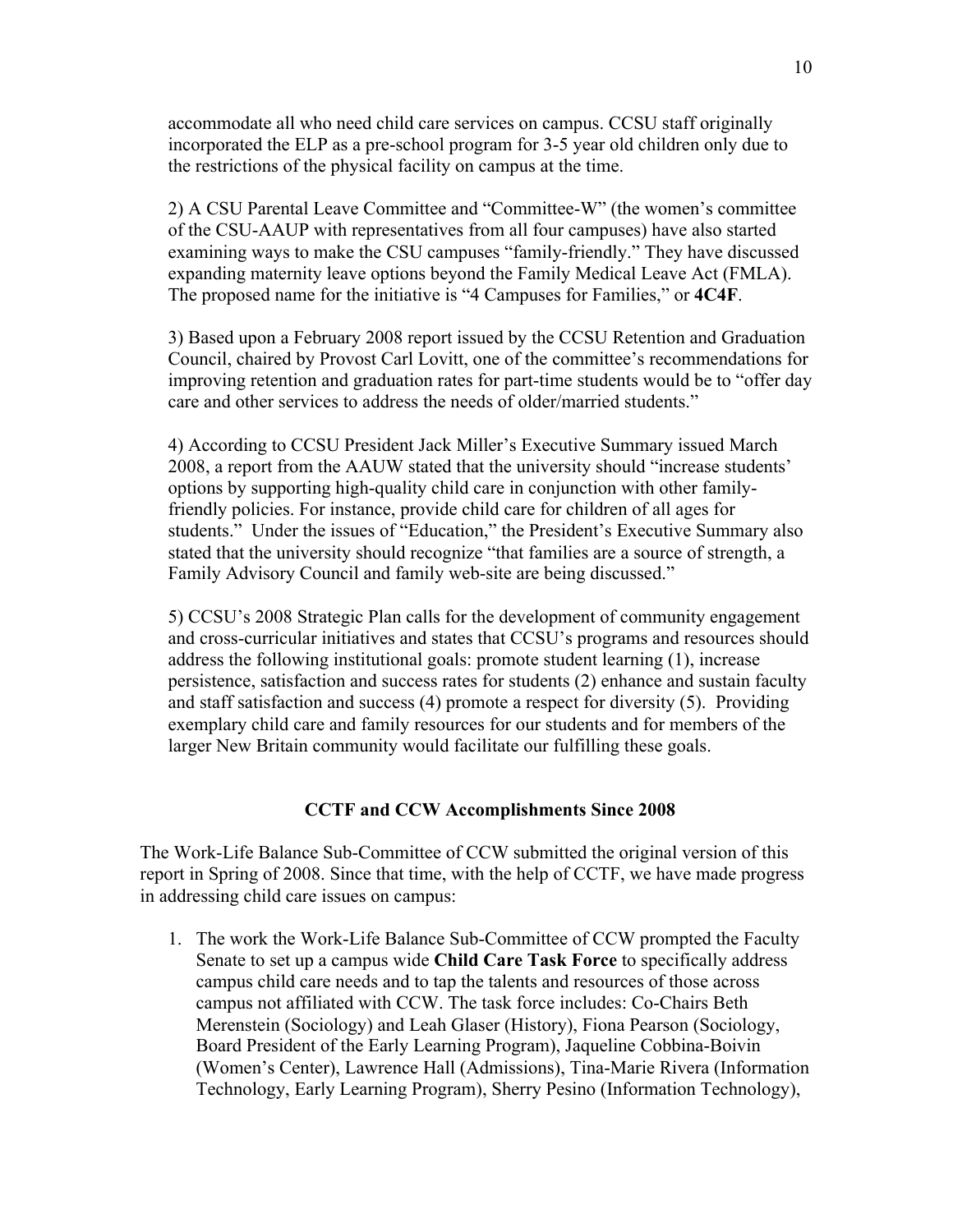Laurie Dunn (Human Resources), Meg Levvis (Nursing), Joseph Paige (Academic Affairs), Steve Bernstein (Library), Talhaht Mannon (Director, Early Learning Program), Richard Bachoo (Administrative Affairs), Sherry Pesino (Information Technology, former Board President of the Early Learning Program), Amy Lyn Strickland (Athletics), Maxine Howell (Teacher Education), Candace Barrington (English, President of the Faculty Senate)

In the Spring of 2011, the Child Care Task Force, particularly Chief Administrative Officer Richard Bachoo and Sociology Professor Fiona Pearson (now also the President of the ELP Board of Directors), worked to clearly establish the relationship between the Early Learning Program and CCSU. CCSU owns the facility and the ELP leases it. Under the encouragement of CCW and the CCTF, the ELP is looking to expand its physical space to accommodate infants and children under the age of three, provide after hour care to accommodate evening classes, as well as expand its before- and after-school program for older children. Another service the ELP might also one day accommodate is drop-in babysitting, as one finds at some local YMCAs. Still, its licensing agreements limit it to twenty-six children in accordance with the current size of the facility. They will need considerable funding for such an expansion.

The CCTF is currently working on finding ways to introduce child care into the campus culture and into long-term planning, including the campus Master Plan to accommodate drop-in care sites on and in close proximity to campus. This has included expanding the Early Learning Program, which resides in a CCSU-owned building that will **soon be adjacent to the new dedicated busway to Hartford**, to include services beyond pre-school to toddler and infant care as well as afterhour care. With and understanding that the ELP could be used by riders of this busway, CCTF is also encouraging conversations and making other efforts to secure space to provide additional "drop-in" care services on campus such as in the library or the student center.

- 2. In 2008, CCW changed the name of its "Child Care Sub-Committee" to the "**Work-Life Balance Sub-Committee**" in order to address issues related to, but beyond the issue of child care needs. The sub-committee has expanded to include representatives from the Ruth Boyea Women's Center (Jackie Cobbina-Boivin), Human Resources (Laurie Dunn) and the Office of Institutional Research and Assessment (Carol Morano).
- 3. The WLB Sub-Committee and CCTF each conducted **surveys to assess child care needs** on campus referenced above in 2007 and 2010 respectively.
- 4. CCW and CCSU-AAUP has provided membership and travel funds to join and continue to remain active in the **College and University Work Family Association** (CUWFA) as an institution. Leah Glaser and Fiona Pearson attended and participated in its national conference at Harvard University in Cambridge, Massachusetts in May 2010 to meet others working on similar issues, to collect data, and gather proven ideas from similar institutions regarding child care.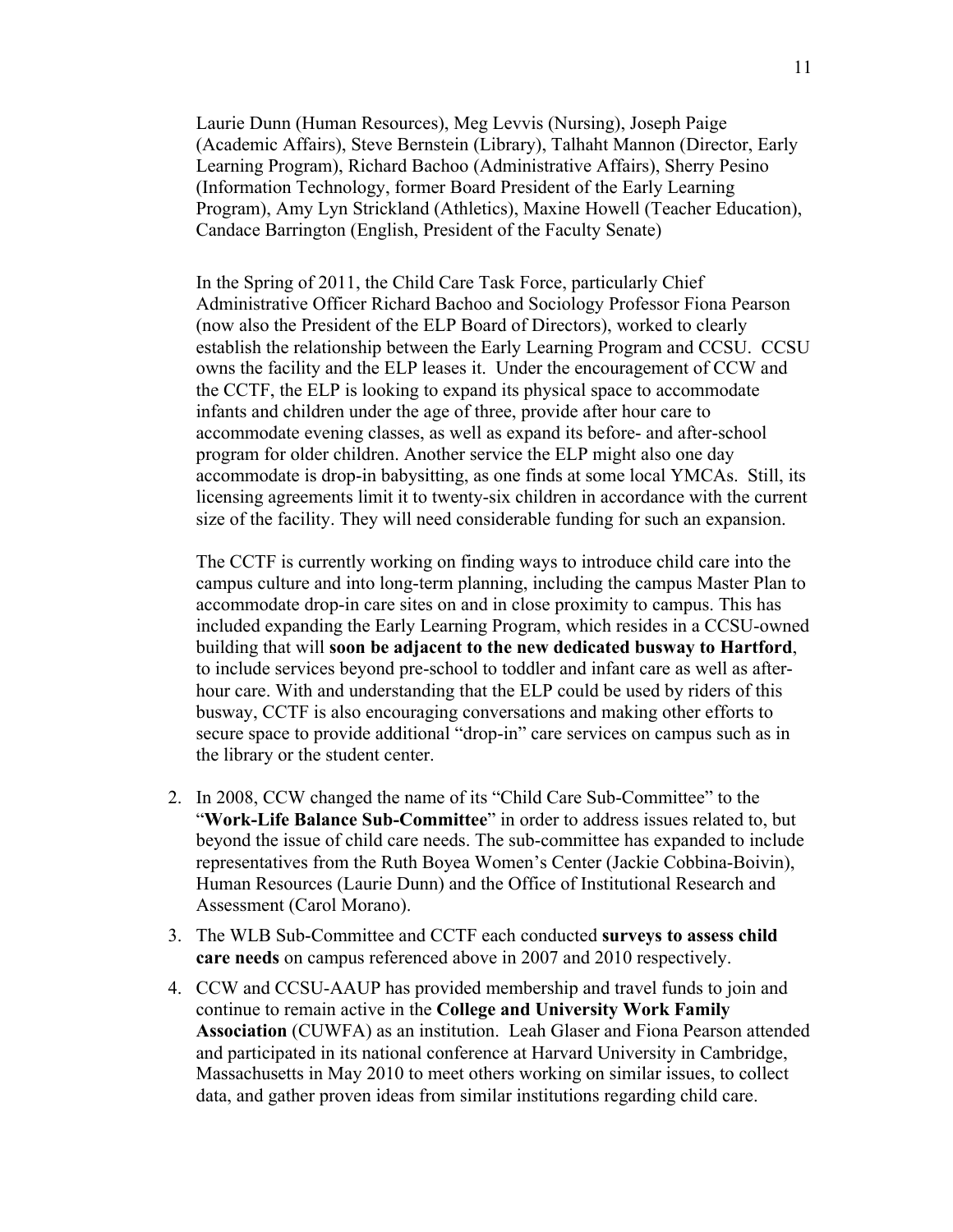Glaser, Pearson, and Beth Merenstein attended and continue to attend local conferences about work-life balance such as the annual Work-Life Balance Conference at SCSU.

- 5. Members of CCW and CCTF met with Ann Alling of Human Resources and President Miller regarding staff support. President Miller asked Alling to designate a work-life **contact at Human Resources** (Laurie Dunn) to allocate 10% of her work time to work-life balance issues. In addition to being a member of the Child Care Task Force, Dunn also serves on the Work-Life Balance Committee of the CCW.
- 6. CCW has established a "clearinghouse" **website** (www.ccsu.edu/wlb) that serves as centralized places for information, services, and programs on or related to work-life balance issues.

The website includes a **babysitting forum** that can link CCSU parents with CCSUaffiliated caregivers for temporary child care. It provides interested babysitters and parents with an accessible, simple, reliable, supported network to coordinate care. The site includes job postings and supplemental materials to advise and support parents and caregivers. The website would cross-link to the Career Services Site: Central Connections as well as other campus websites like CCW and the Women's Center. The babysitting site could eventually be taken over by students as has been done as Barnard or farmed out to a third party through a Human Resources benefit program like *Sitter City*. The administrator of the website, Derek Pierce (Marketing and Communications) and Laurie Dunn (Human Resources) will review posting available sitters. However, parents (faculty, staff, or students) are responsible for thoroughly checking references before hiring a sitter. A secure software system requires parents and babysitters to agree to legal liabilities and disclosures releasing the University and related personnel from any lawsuits resulting from the babysitting service prior to viewing sitters on jobs. The service will be available year-round (when classes are in session). Care is assumed to be irregular and temporary and not a solution or substitute for the regular or full-time child care that many need. To access the site, babysitters must have proof of CCSU student status, follow the guidelines above, or they will be removed from the list. They must have CCSU identification information to enter the secure babysitting site system. The site recommends that all babysitters be in good academic standing, have a cell phone, provide three non-family references, and have previous experience working with children. Potential employers are encouraged to check for these qualifications.

# **Child Care Task Force Action Plan & Recommendations**

**The Child Care Task Force**, supported by work of **CCW's Work-Life Balance Sub-Committee** will continue to pursue these issues:

1. With CCW, CCTF will advocate for conveniently located *and* fully equipped lactation stations in all areas of the campus (provide breast pumps, supply storage bags, offer magazines to support nursing mothers). CCSU has two such stations that include only chairs and a refrigerator and which are in fairly temporary locations.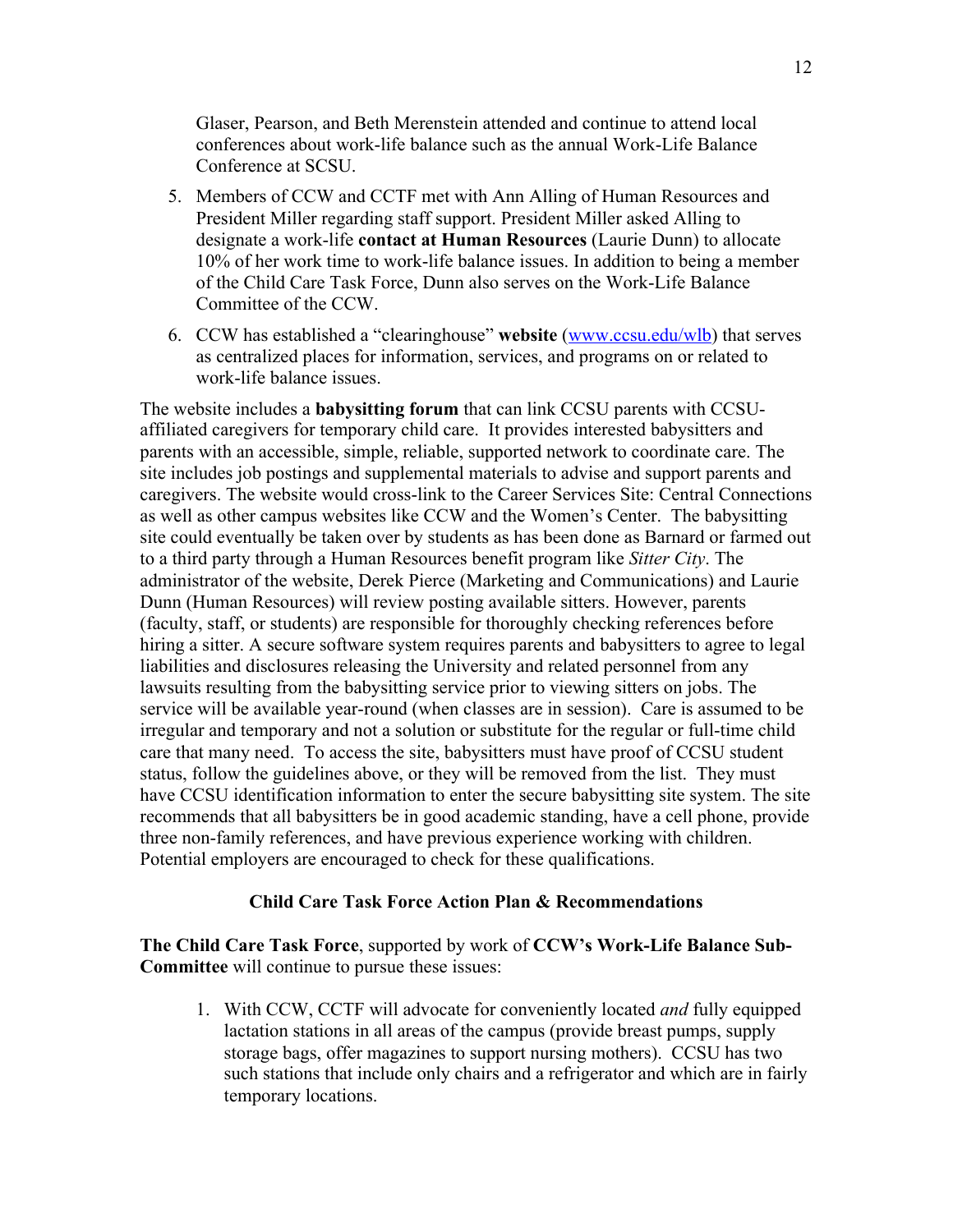**RECOMMENDATION**: We ask that the University support the continued construction and renovation of fully equipped and conveniently located lactation stations on CCSU's campus and that University architects integrate space for lactation rooms in existing or proposed buildings on campus that follow the recommended best practices articulated in "CUWFA TALKS Helping New Moms: Breastfeeding and Lactation Support in the University Setting," Webinar, College and University Work Family Association, April 28, 2011.<sup>18</sup>

2. CCTF will advocate for a **physical space for drop-in child care** *on campus* in a facility such as the library to support student parents as they study. Our current proposal for such a space is modeled on Oregon State University's campus-based drop-in child care center that serves the children of OSU's students as they study in the library.

**RECOMMENDATION:** We ask that the University identify possible locations where a drop-in child care center might be situated *on campus* to serve the needs of CCSU's child care needs. CCTF and CCW will advocate for a **safe, accessible space** for babysitters to watch children. Some of these designated care areas could provide gently used and donated toys and books (safe and appropriate).

- 3. CCTF will help promote the scholastic benefit of the expanded child care services to schools or academic programs such as Social Work, Psychology, Nursing, and Teacher Education to more closely incorporate observation and fieldwork into their curriculum. CCSU's role as an educational institution, our strategic plan's community engagement and cross-curricular initiatives, CCSU's stated goals to promote student learning (1), Increase persistence, satisfaction and success rates for students (2) enhance and sustain faculty and staff satisfaction and success (4) promote a respect for diversity (5), the CCTF will advocate for **expanded child care services at the ELP** as well as explore the possibility of developing a **Family Care Center** at or in addition to the ELP**.**
- 4. Such a center could complement the highly successful Family Resource Centers located in Connecticut's elementary schools, including Jefferson Elementary in New Britain. In such a center, parents and caregivers might benefit from educational and support services, such as child care workshops, CPR training, lactation support and consulting, nutrition workshops, financial management and parenting classes taught by campus "experts" representing various academic and non-academic departments. Educational and support services might also address the needs of elder care as well. Departments in the School of Education and Professional Services, the School of Arts and Sciences, and the School of Business could all be potentially involved.

<sup>&</sup>lt;sup>18</sup> College University Work-Family Association, "CUWFA TALKS. Helping New Moms: Breastfeeding and Lactation Support in the University Setting," Webinar, April 28, 2011. www.cuwfa.org.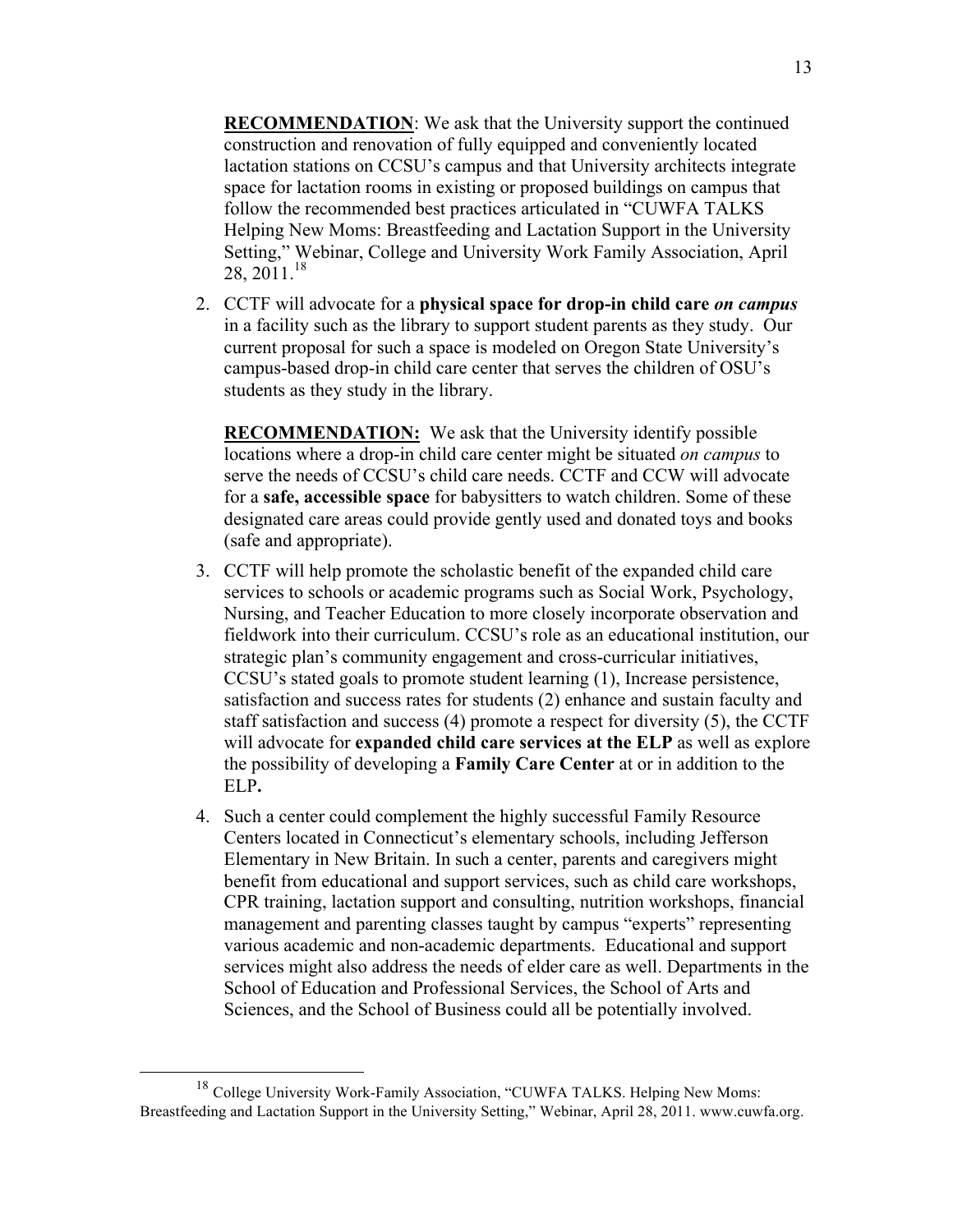Another model for supporting student parents might be through Residential Life with the dedication of a dormitory or part of a dorm to student parents and/or families. The facility would include a child care facility at the ground level to care for the children of CCSU students, faculty and staff.

**RECOMMENDATION:** We ask that the University research the feasibility of creating such a center and identify possible locations on CCSU's campus where a **Family Care Center** might be housed or constructed.

5. CCTF and CCW will pursue overall family-friendly campus policies and sustainable financial support that recognize the principles of work-life balance.

a. CCTF will promote and support services fundamental to the university's missions of student graduation, retention, diversity, and community engagement. This includes finding creative and relevant **funding streams and grants** from areas such as Students Affairs, Academic Affairs, the Office of Diversity, Student Government, and Community Engagement. However, CCTF will also pursue funding sources outside of the university budget.

b. CCTF will investigate policies for children on campus including the wisdom of acquiring insurance for things like tending to **children's medical needs** on campus (see supporting materials from *United Educators*). CCW will explore ways to **expand FMLA** (Family Medical Leave Act) protections and support new parents beyond the requirements of law:

- Work with the AAUP, DECs, and the administration to address the "tenure vs. the biological clock."

- Provide additional emotional support and resources for women with worklife balance issues that involve children and medical needs of older family members.

- Workplace Flexibility. CCW and CCTF will explore viable options in initiating workplace flexibility for staff and accommodating flexible schedules for students and faculty (including drop-off child care).

**RECOMMENDATION:** We ask that the University officially recognize the need and value of family-friendly policies and provide/ indicate a commitment to supporting the development and review of those policies as appropriate.

We argue that expanding resources for the families of students, faculty and staff supports the mission, goals, and vision of our university "to foster societal improvements through responsive and innovative programs." The primary obstacles that we see to achieving these goals include acquiring physical space, addressing state requirements and regulations including licensing standards, sustainable funding, and lastly, convincing the campus culture and administration that these programs have academic value and support the mission, goals, and vision of our university. We are also aware that our recommendations entail major legal issues and liability considerations. We submit these recommendations in order to elicit administrative support to pursue these initiatives.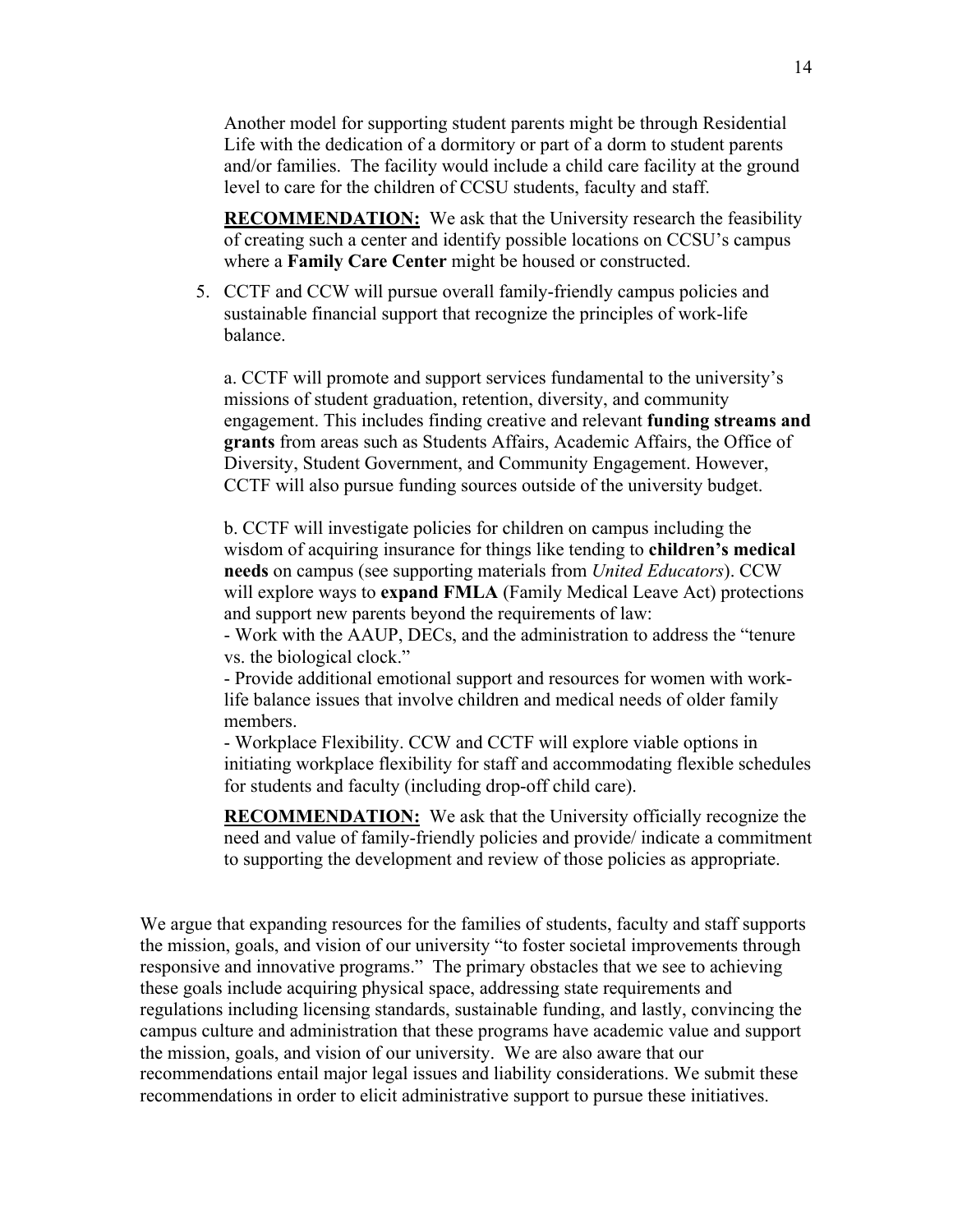Please see documentation below regarding child care and work-life balance issues and programs nationwide and the **attached appendix** regarding child care at our **peer institutions** (8/10 have child care services of some kind). All of these resources are available upon request.

# *Selected sources for more information on issues associated with working parents:*

- "Balancing Faculty Careers and Family Work," *Academe: Bulletin of the American Association of University Professors* (November-December 2004).
- Belkin, Lisa. "Will Dad Ever Do His Share?" *The New York Times Magazine,* June 15, 2008.
- Cohen, Patricia. "On Campus, the 60s Begin to Fade as Liberal Professors Retire," *New York Times* (July 3, 2008), A1, A20. This article includes a discussion of the work-life balance issues for academic women.
- College and University Work Family Association, www.cuwfa.org
- College University Work-Family Association, "CUWFA TALKS. Helping New Moms: Breastfeeding and Lactation Support in the University Setting," Webinar, April 28, 2011. www.cuwfa.org.
- Collins, Gail. "The Torch Passes. Really," *New York Times* (August 28, 2008), A27.
- Connecticut Commission on Children, "Fatherhood," http://www.cga.ct.gov/coc/fatherhood.htm (Accessed March 23, 2011).
- Dzubow, Lauren. "Head of the Class." *Oprah Magazine* (March 2008), 66. This article discusses the trials of student mothers.
- Evans, Elrena, et.al. "MamaPhD" blog, http://www.insidehighered.com/views/blogs/mama\_phd
- Harrington, Brad and Fred Van Deusen, "The New Dad: Exploring Fatherhood within a Career Context," Boston College Center for Work & Family, June 18, 2010.
- Hollenshead, Carol. et. al *Family-Friendly Policies in Higher Education: Where Do We Stand?* The Center for Education of Women, University of Michigan, 2005.
- Iowa State University, http://www.hrs.iastate.edu/child care/OfficeChild careResources.shtml
- Jarmoc, Karen and Diana Urban, Children and the Recession Task Force Co‐chairs, "First Quarterly Report of House Speaker Christopher Donovan's Task Force on Children in the Recession, Connecticut State Assembly, January 2010.
- Keyes, Carol R. and Pamla J. Boulton, "The CUNY System Understands the Need for Campus Children's Centers and has Developed Eighteen of Them since 1950, Each One Tailored to its Home Institution," *Academe* July-August 2007, 41-43.
- Landler, Mark. "Quoth the Raven: I Bake Cookies, Too," *New York Times* (23 April 2006), 3.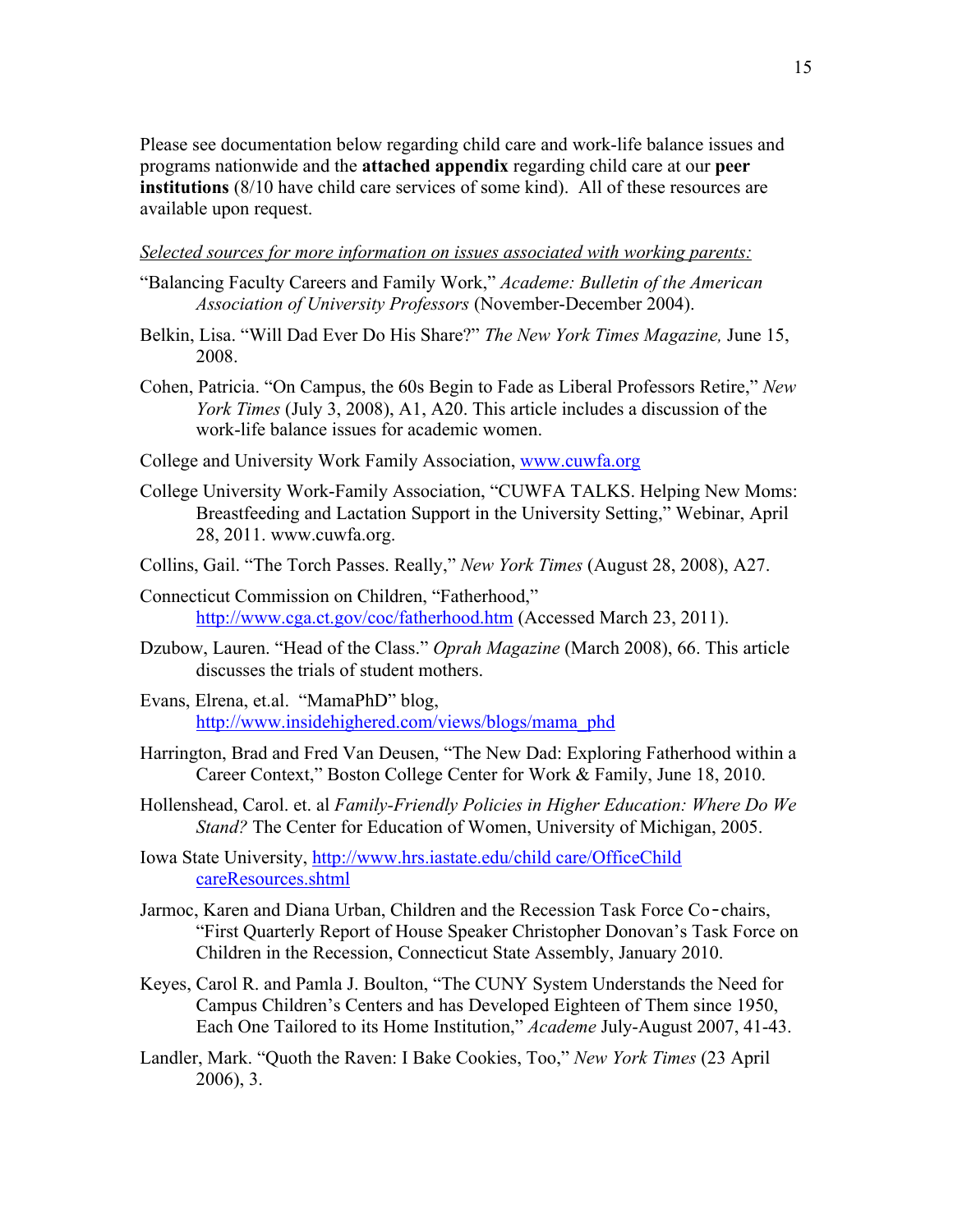- Lester, Jaime and Mararet Sallee. *Establishing the Family Friendly Practice: Models for Effective Practice.* Stylus Publishing, 2009.
- Miller, Kevin Ph.D. and Barbara Gault, Ph.D. *Improving Child Care Access to Promote Postsecondary Success Among Low-Income Parents***,** (March 2011). This report examines the role of child care as a crucial support for parents who pursue postsecondary education.
- Monroe, Kristen, Saba Ozyurt, Ted Wrigley, and Amy Alexander, "Gender Equality in Academia: Bad News from the Trenches, and Some Possible Solutions," *Perspectives on Politics* 6 (2), June 2008.
- Pearson, A. Fiona. "The Erosion of College Access for Low-Income Mothers." Pp. 216- 233 in *21st Century Motherhood: Experience, Identity, Policy and Agency*, edited by Andrea O'Relly. New York: Columbia University Press, 2010.
- Pearson, A. Fiona. "The College Connection: Educational Solutions for Low-Parents." *Agenda for Social Justice: Solutions 2008.* Knoxville, TN.: Society for the Study of Social Problems, 2008.
- Pearson, A. Fiona, Jason B. Jones and Candace Barrington. *Student Child Care Survey, CCSU: Summary Report*. Central Connecticut State University, 2010.
- Parker Pope, Tara. "Now, Dad Feels as Stressed as Mom," *New York Times* (June 20, 2010).
- Philipsen, Maike Ingrid. *Challenges of the Faculty Career for Women: Success and Sacrifice*. San Francisco: Jossey-Bass, 2008.
- Provost's Child care Implementation Committee. "Child care and Work/Life Issues at the University of Connecticut," August 2005.
- Vancour, Michele. "Motherhood Ideology, Role Balance, and Health-Promoting Behaviors of Academic Mothers" (PhD Dissertation, New York University), 2005.
- Vancour, Michele and William Sherman. "Academic Life for Mothers: Pipeline or Pipe Dream?" Paper presented at the meeting of the Association for Research on Motherhood, Toronto, Ontario.
- Vancour, Michele and William Sherman. "Motherhood Ideology, Role Balance, and Health-Promoting Behaviors of Non-Tenured Academic Mothers, 2004-2005 University Research Grant Final Report, Southern Connecticut State University.
- United Educators, "Children on Campus," *Safety Dispatch* 3 (2003), www.ue.org.
- U.S. Department of Education. *National Postsecondary Student Aid Survey*. National Center for Educational Statistics. Available: http://nces.ed.gov/NPSAS (March 28, 2010), 2009
- WFD Consulting, Child Care Needs Assessment Study, University of Georgia, February 2008. http://www.uga.edu/Child careReport.pdf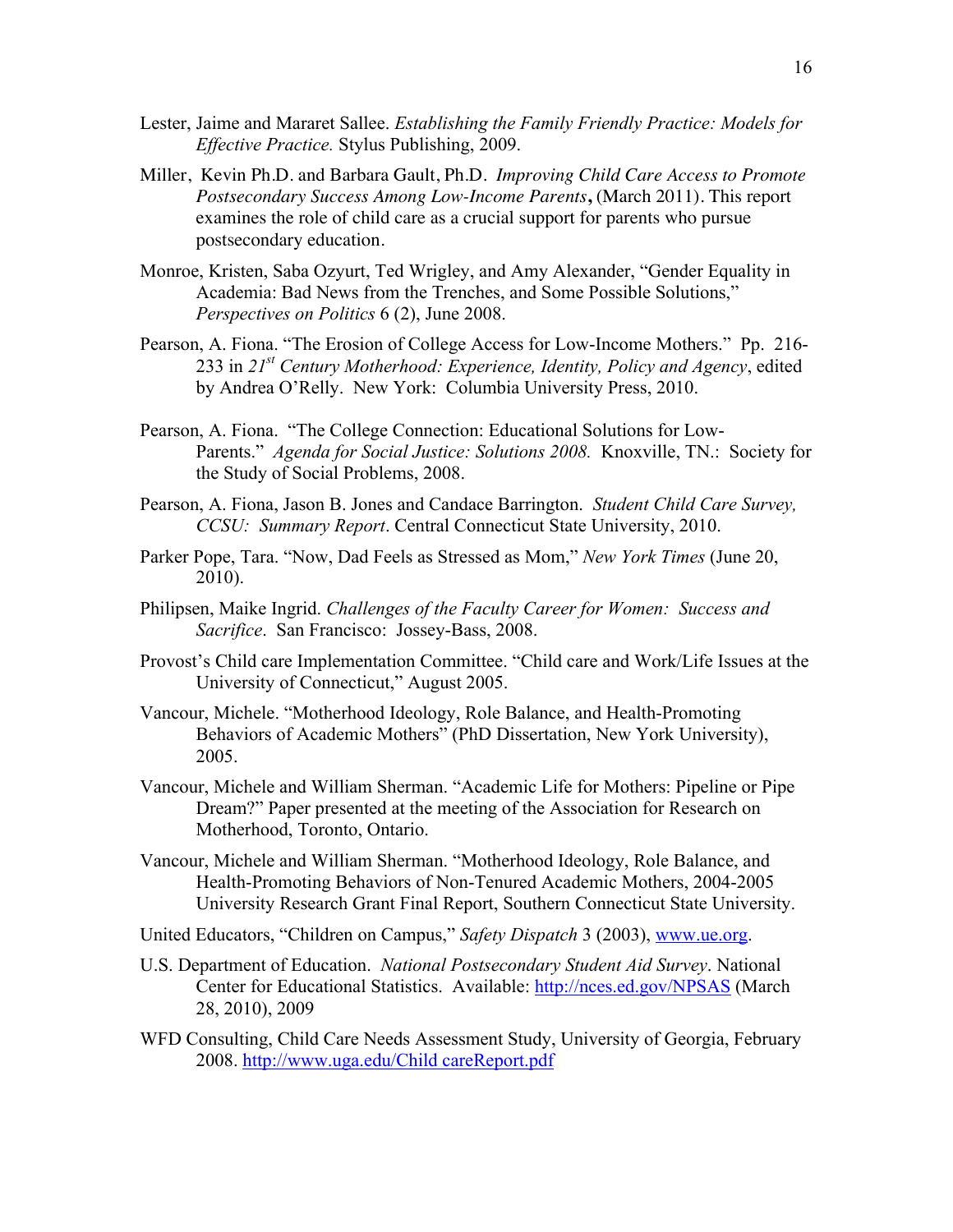*Where We Live*, "Recession Redefines The Modern Family Connecticut: Families Cope with Shifting Roles and Responsibilities," WNPR, Hartford, CT, March 15, 2011

WORKFAM-L@LISTS.PSU.EDU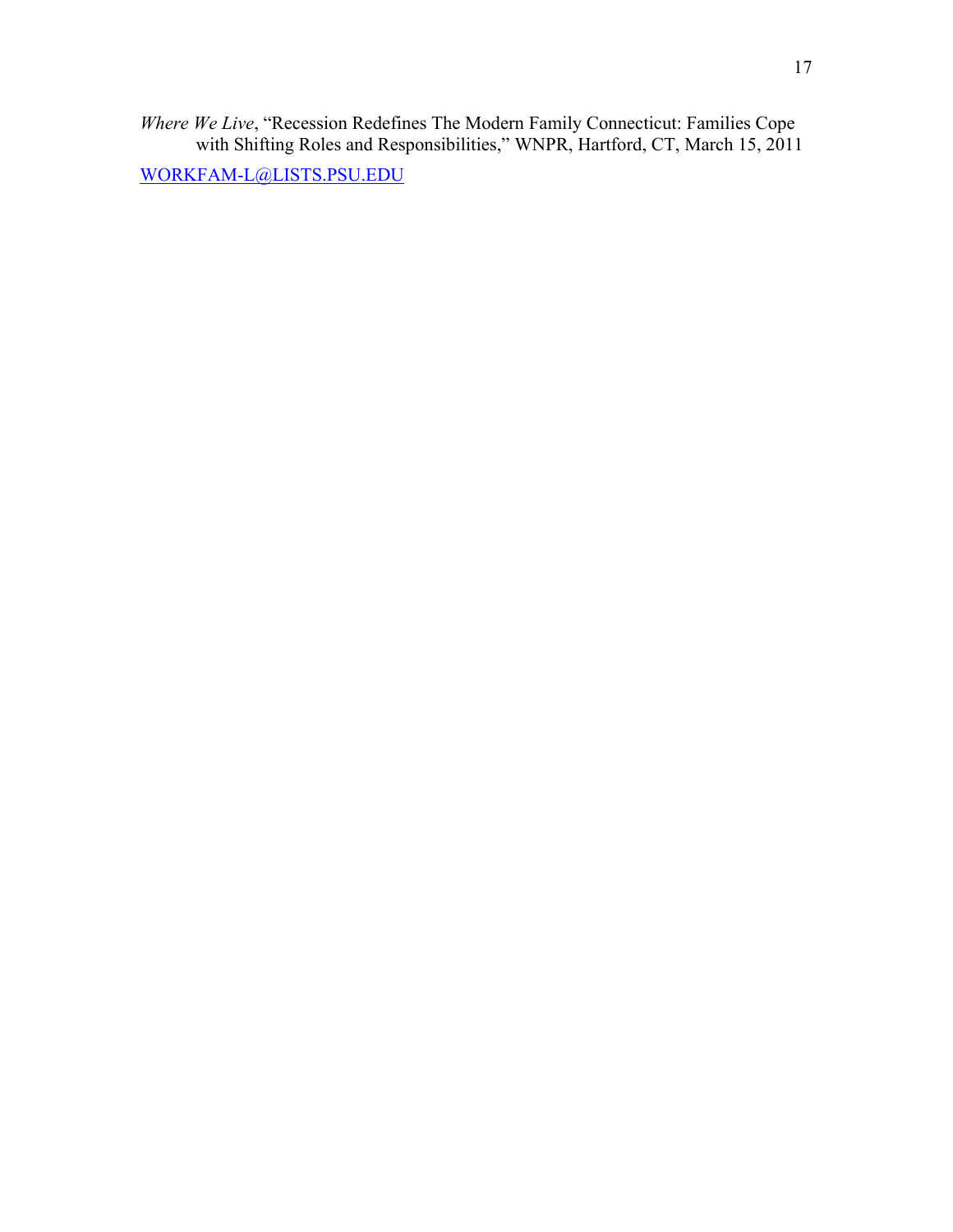# **APPENDIX.**

# **Child Care/ Family Policies/ Programs/ Services at CCSU Peer Institutions.**

CCSU's peer institutions have been approved and are used by the University, the CSU System Office, and the Connecticut Department of Higher Education to compare performance in a wide range of areas.

| <b>Bridgewater State</b>                                                                                           | <b>CUNY Brooklyn</b>                                                                                                                                                                                                                                                      | <b>East Stroudsburg University</b>                                                                                                                                                                                                                                                                                                                                                                                                         |
|--------------------------------------------------------------------------------------------------------------------|---------------------------------------------------------------------------------------------------------------------------------------------------------------------------------------------------------------------------------------------------------------------------|--------------------------------------------------------------------------------------------------------------------------------------------------------------------------------------------------------------------------------------------------------------------------------------------------------------------------------------------------------------------------------------------------------------------------------------------|
| College                                                                                                            | College                                                                                                                                                                                                                                                                   |                                                                                                                                                                                                                                                                                                                                                                                                                                            |
| A Children's Center is<br>located on campus, 30<br>spots, ages 2-6.<br>http://www.bridgew.edu<br>/childrenscenter/ | The Early Childhood<br>Center supports more than<br>80 student-parents each<br>year through on-campus<br>day and evening child care<br>services for infants,<br>toddlers and young<br>children.<br>http://www.brooklyn.cuny.<br>edu/pub/1911.htm<br>Partially funded with | The Mekeel Child Care Center is available to<br>ESU students, faculty/staff and community<br>families. Children between the ages of 18 months<br>and 5 years may attend Mekeel. Mekeel Child<br>Care Center is licensed by the Department of<br>Public Welfare, and accredited by the National<br>Association for the Education of Young Children.<br>http://www4.esu.edu/current_students/student_aff<br>airs/student services/mekeel.cfm |
|                                                                                                                    | federal grants                                                                                                                                                                                                                                                            |                                                                                                                                                                                                                                                                                                                                                                                                                                            |

# **Montclair State University**

The Ben Samuels Children's Center at Montclair State University provides inclusive early care and education of children from birth through 5 years. The Center is committed to examining and implementing the best practices of teaching and learning in a nurturing environment where children with disabilities learn, play and grow alongside their same-age peers. 4 classrooms.

http://cehs.montclair.edu/academic/childrenscenter/about.shtml

In 1994, a task force of faculty members studying inclusion of children with disabilities in general education settings, with the support of a grant from the New Jersey Network for Educational Renewal, proposed several recommendations, one of which was the creation of the Ben Samuels Children's Center as a premier inclusive early childhood care, education, and professional development facility. Through the support of President Cole, The College of Education and Human Services, The Center of Pedagogy, The University Foundation, and many generous donors we opened our doors in September of 2005.

### **Southern Illinois University- Edwardsville**

Early Childhood Center. The Early Childhood Center primary mission is to provide convenient, high quality care and education for the children of University families. One of our primary goals is to help student parents complete their education at SIUE successfully. Children of Southern Illinois University Edwardsville students receive highest priority on our waiting lists. SIUE staff and faculty families receive the next highest priority because of the important role they play in making it possible for SIUE students to succeed in attaining their education and career goals. Children from non-SIUE affiliated families are accepted on a limited basis.

http://www.siue.edu/earlychildhood/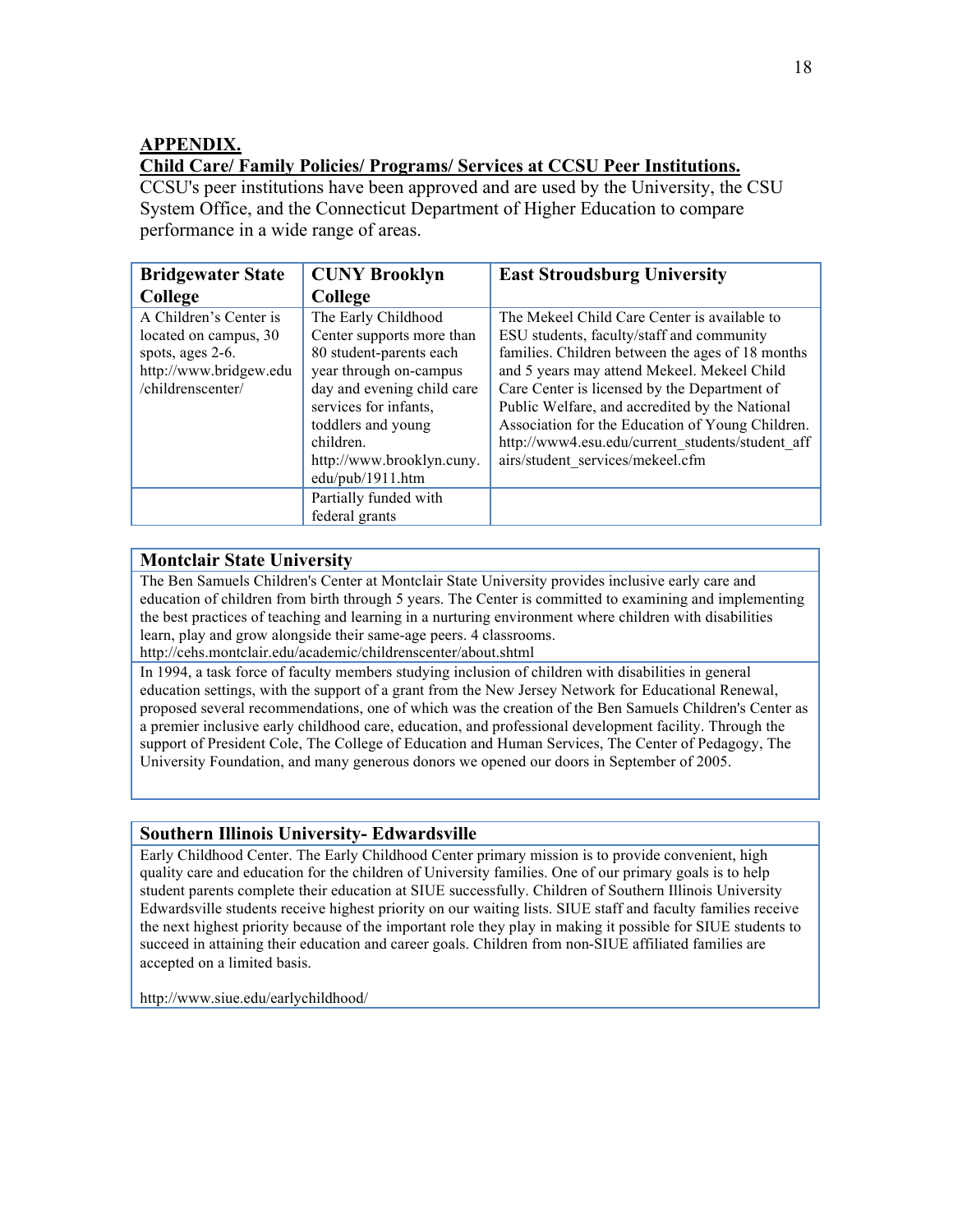| <b>University of Massachusetts-Dartmouth</b>                                                                                                                                                                                                                                                                                                                                                                                                                                         | <b>University of</b>                                                                                                                                                                                                                                                                                                                                                                                                                                                                                                  |  |
|--------------------------------------------------------------------------------------------------------------------------------------------------------------------------------------------------------------------------------------------------------------------------------------------------------------------------------------------------------------------------------------------------------------------------------------------------------------------------------------|-----------------------------------------------------------------------------------------------------------------------------------------------------------------------------------------------------------------------------------------------------------------------------------------------------------------------------------------------------------------------------------------------------------------------------------------------------------------------------------------------------------------------|--|
|                                                                                                                                                                                                                                                                                                                                                                                                                                                                                      | <b>Southern Maine</b>                                                                                                                                                                                                                                                                                                                                                                                                                                                                                                 |  |
| The UMass Dartmouth Children's Center for Learning, a<br>licensed early education and care facility, is available for the<br>children of students, faculty, and staff. To be eligible for                                                                                                                                                                                                                                                                                            | USM Child and Family Centers.<br>http://usm.maine.edu/childcare/                                                                                                                                                                                                                                                                                                                                                                                                                                                      |  |
| enrollment, children must be between two years, nine<br>months, and seven years of age. The center is professionally<br>staffed; the director and teachers hold master's and/or<br>bachelor's degrees in education. An educational component<br>is incorporated into the program with a curriculum designed<br>to be developmentally appropriate and geared to meet the<br>needs of each child.<br>http://www1.umassd.edu/studentaffairs/student_services/chil<br>dren resource.html | Now closed due to budget cuts. The USM<br>Child and Family Center had been open for<br>35 years as a part of the USM Mission<br>"to provide academic support services<br>essential to the needs of the diverse student<br>body, this commitment extends to creating<br>a sense of university community and a<br>vibrant, diverse, cultural environment for<br>USM's students, faculty, staff, and the<br>entire community of Southern Maine."                                                                         |  |
|                                                                                                                                                                                                                                                                                                                                                                                                                                                                                      | The Child care at USM on the Portland<br>campus was the FIRST in the state to get<br>accreditation by NAEYC standards in<br>1988. The Gorham campus has received its<br>accreditation as of 2000. All the staff are<br>well trained and most have their degree in<br>Early Childhood Education. USM child<br>care is a 'lab school' for field placements<br>and practicum sites, and a<br>research/internship/observation site for<br>faculty on campus. It serves students,<br>Alum, faculty, and community members. |  |
| The Center is located in Residence Hall Phase 3A and is<br>open from 7:30-5:00 PM on days when the university is in<br>session during the academic year.                                                                                                                                                                                                                                                                                                                             | Division of Student and University Life<br>"we also act as a resource to families of<br>our students, to staff and faculty of the<br>University and to the off-campus<br>community. This broad attention to the<br>"greater community" is directly related to<br>the quality of the student experience. All<br>parties listed have some participatory<br>responsibility in the difference that USM<br>will make in your life and in your future."                                                                     |  |
| Students find work study, experiential learning, and<br>volunteer opportunities available at the Center. Students in<br>these positions assist the professional staff, helping to<br>maintain a staff/child ratio of 1:5.                                                                                                                                                                                                                                                            |                                                                                                                                                                                                                                                                                                                                                                                                                                                                                                                       |  |

# **University of Central Missouri**

The Child Care Centers are non-profit day care centers for children whose parents are students, faculty, or staff at the University of Central Missouri.

The Centers are licensed with the Missouri Department of Health, and are working toward Missouri Voluntary Accreditation. For more information please contact one of the following locations.

http://www.ucmo.edu/oca/nontrad/childcare.cfm

# **Valdosta State University**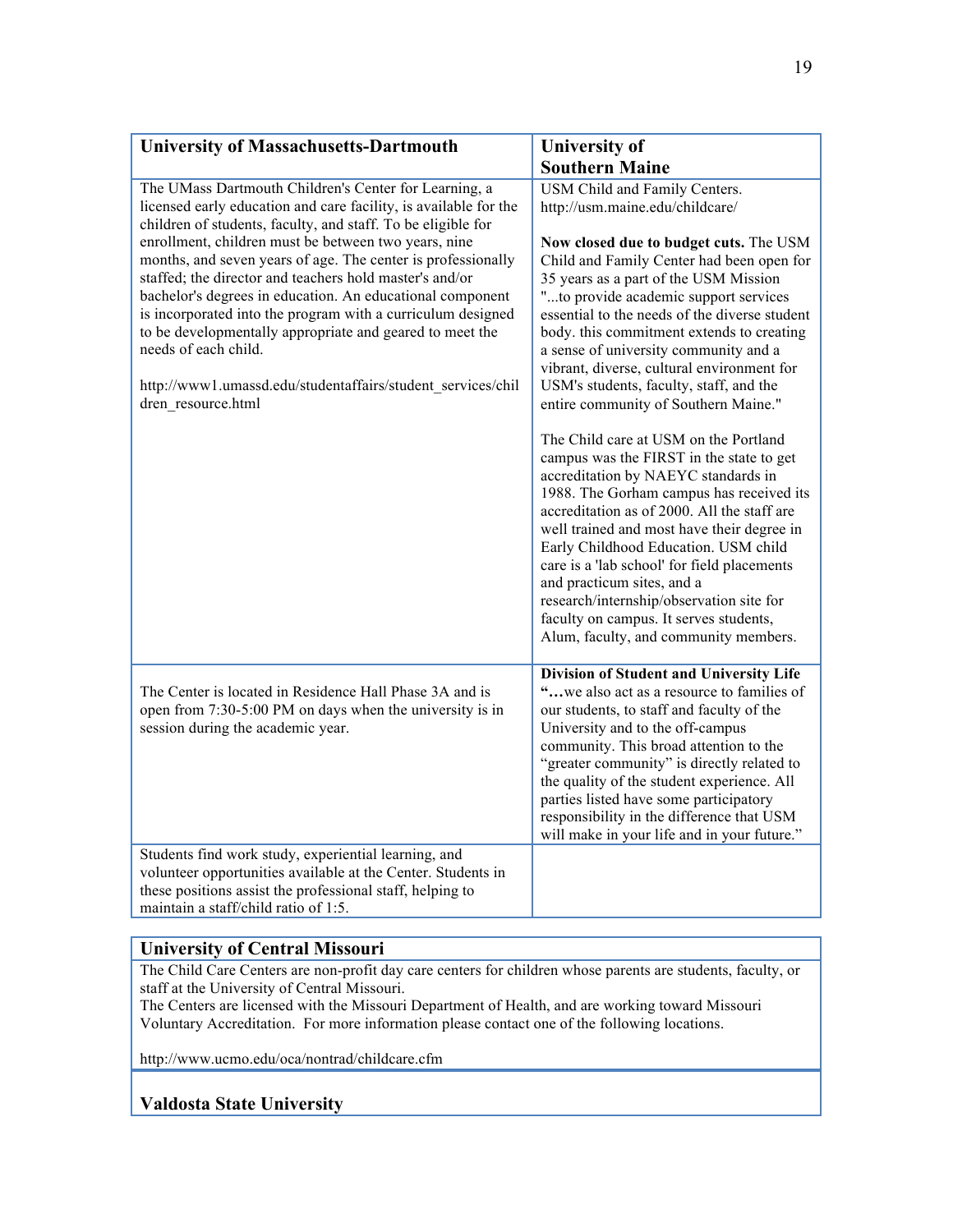Not formerly offered. Several students listed on "College Caregivers," a third party website to which the university provides access